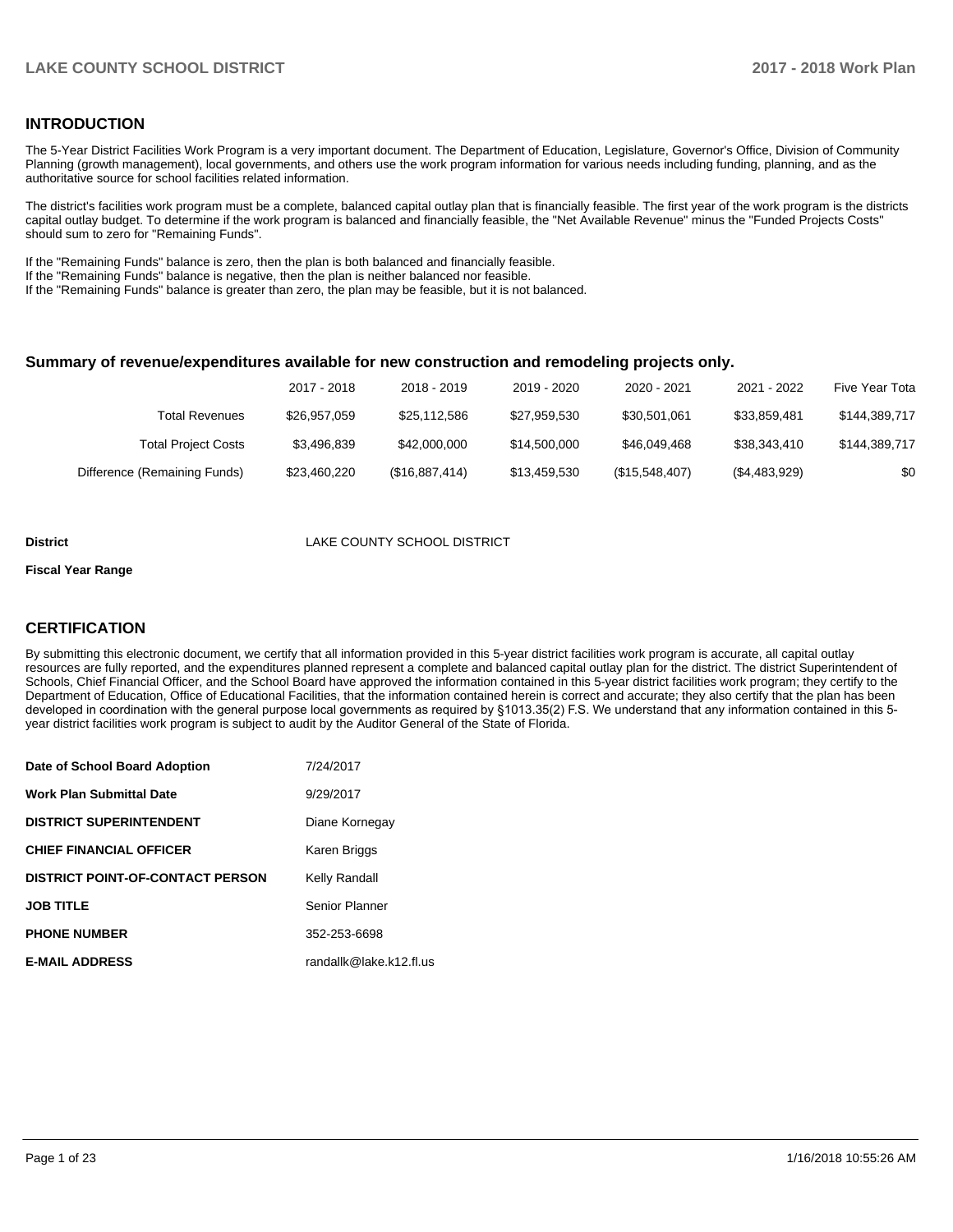# **Expenditures**

### **Expenditure for Maintenance, Repair and Renovation from 1.50-Mills and PECO**

Annually, prior to the adoption of the district school budget, each school board must prepare a tentative district facilities work program that includes a schedule of major repair and renovation projects necessary to maintain the educational and ancillary facilities of the district.

|             | Item                                                                                                                                                                                                                                                                                                                                                                                                                                                                                                                                                                                                                                                                                                                                                                                                                                                                                                                                                                                                                                                                                                                                                                                                                                                                                                                                                                                                                                                                                                                                                                                                                                          | 2017 - 2018<br><b>Actual Budget</b> | 2018 - 2019<br>Projected | 2019 - 2020<br>Projected | 2020 - 2021<br>Projected | 2021 - 2022<br>Projected | Total       |  |  |  |
|-------------|-----------------------------------------------------------------------------------------------------------------------------------------------------------------------------------------------------------------------------------------------------------------------------------------------------------------------------------------------------------------------------------------------------------------------------------------------------------------------------------------------------------------------------------------------------------------------------------------------------------------------------------------------------------------------------------------------------------------------------------------------------------------------------------------------------------------------------------------------------------------------------------------------------------------------------------------------------------------------------------------------------------------------------------------------------------------------------------------------------------------------------------------------------------------------------------------------------------------------------------------------------------------------------------------------------------------------------------------------------------------------------------------------------------------------------------------------------------------------------------------------------------------------------------------------------------------------------------------------------------------------------------------------|-------------------------------------|--------------------------|--------------------------|--------------------------|--------------------------|-------------|--|--|--|
| <b>HVAC</b> |                                                                                                                                                                                                                                                                                                                                                                                                                                                                                                                                                                                                                                                                                                                                                                                                                                                                                                                                                                                                                                                                                                                                                                                                                                                                                                                                                                                                                                                                                                                                                                                                                                               | \$2,228,634                         | \$1,625,000              | \$2,125,000              | \$1,625,000              | \$1,625,001              | \$9,228,635 |  |  |  |
| Locations:  | ALTOONA SCHOOL, ASTATULA ELEMENTARY, BEVERLY SHORES ELEMENTARY, C V GRIFFIN EDUCATION CENTER, CARVER<br>MIDDLE, CECIL E GRAY MIDDLE, CLERMONT ELEMENTARY, CLERMONT MIDDLE, CYPRESS RIDGE ELEMENTARY, DABNEY CENTER<br>EAST RIDGE MIDDLE SCHOOL, EAST RIDGE SENIOR HIGH, EDUCATIONAL FOUNDATION, ETS - EDUCATION TECH. SYSTEMS<br>NORTH LAKE COUNTY, ETS - EDUCATIONAL TECH. SYSTEMS SOUTH LAKE COUNTY, EUSTIS ELEMENTARY, EUSTIS HEIGHTS<br>ELEMENTARY, EUSTIS HIGH ANNEX (CURTRIGHT CAMPUS), EUSTIS MIDDLE, EUSTIS SENIOR HIGH, FRUITLAND PARK<br>ELEMENTARY, GRASSY LAKE ELEMENTARY, GROVELAND BUS LOT, GROVELAND ELEMENTARY, HOWEY EDUCATION CENTER,<br>LAKE HILLS ESE CENTER, LAKE MINNEOLA SENIOR HIGH, LAKE SUPERINTENDENT'S OFFICE, LAKE VOCATIONAL CENTERS, LCS<br>ACCOUNTABILITY AND PROGRAM SUPPORT, LEESBURG ELEMENTARY, LEESBURG EMPLOYEE WELLNESS CENTER, LEESBURG<br>SENIOR HIGH, LEESBURG TRANSPORTATION FACILITY, LOST LAKE ELEMENTARY, MASCOTTE CENTER, MASCOTTE CHARTER<br>ELEMENTARY SCHOOL, MINNEOLA ELEMENTARY, MOUNT DORA MIDDLE, MT DORA SENIOR HIGH, NORTH LAKE EMPLOYEE<br>WELLNESS CENTER, OAK PARK MIDDLE, PINE RIDGE ELEMENTARY, RIMES EARLY LEARNING & LITERACY CENTER, ROUND LAKE<br>ELEMENTARY, SAWGRASS BAY ELEMENTARY, SEMINOLE SPRINGS ELEMENTARY, SORRENTO ELEMENTARY, SOUTH LAKE SENIO<br>HIGH, SPRING CREEK ELEMENTARY, TAVARES ELEMENTARY, TAVARES MIDDLE, TAVARES SENIOR HIGH, TREADWAY ELEMENTAF<br>TRIANGLE ELEMENTARY, UMATILLA CENTER, UMATILLA ELEMENTARY, UMATILLA MIDDLE, UMATILLA SENIOR HIGH, US 27<br>TRANSPORTATION FACILITY, VILLAGES ELEMENTARY, WAREHOUSE AND GROUNDS, WINDY HILL MIDDLE |                                     |                          |                          |                          |                          |             |  |  |  |
| Flooring    |                                                                                                                                                                                                                                                                                                                                                                                                                                                                                                                                                                                                                                                                                                                                                                                                                                                                                                                                                                                                                                                                                                                                                                                                                                                                                                                                                                                                                                                                                                                                                                                                                                               | \$555,352                           | \$157,021                | \$157,021                | \$357,021                | \$485,655                | \$1,712,070 |  |  |  |
| Locations:  | ALTOONA SCHOOL, ASTATULA ELEMENTARY, BEVERLY SHORES ELEMENTARY, C V GRIFFIN EDUCATION CENTER, CARVER<br>MIDDLE, CECIL E GRAY MIDDLE, CLERMONT ELEMENTARY, CLERMONT MIDDLE, CYPRESS RIDGE ELEMENTARY, DABNEY CENTER<br>EAST RIDGE MIDDLE SCHOOL, EAST RIDGE SENIOR HIGH, ETS - EDUCATION TECH. SYSTEMS NORTH LAKE COUNTY, ETS -<br>EDUCATIONAL TECH. SYSTEMS SOUTH LAKE COUNTY, EUSTIS ELEMENTARY, EUSTIS HEIGHTS ELEMENTARY, EUSTIS HIGH ANNE<br>(CURTRIGHT CAMPUS), EUSTIS MIDDLE, EUSTIS SENIOR HIGH, FRUITLAND PARK ELEMENTARY, GRASSY LAKE ELEMENTARY,<br>GROVELAND BUS LOT, GROVELAND ELEMENTARY, HOWEY EDUCATION CENTER, LAKE HILLS ESE CENTER, LAKE MINNEOLA<br>SENIOR HIGH, LAKE SUPERINTENDENT'S OFFICE, LAKE VOCATIONAL CENTERS, LCS ACCOUNTABILITY AND PROGRAM SUPPORT,<br>LEESBURG ELEMENTARY, LEESBURG SENIOR HIGH, LEESBURG TRANSPORTATION FACILITY, LOST LAKE ELEMENTARY,<br>MASCOTTE CENTER, MASCOTTE CHARTER ELEMENTARY SCHOOL, MINNEOLA ELEMENTARY, MOUNT DORA MIDDLE, MT DORA<br>SENIOR HIGH, NORTH LAKE EMPLOYEE WELLNESS CENTER, OAK PARK MIDDLE, PINE RIDGE ELEMENTARY, RIMES EARLY<br>LEARNING & LITERACY CENTER, ROUND LAKE ELEMENTARY, SAWGRASS BAY ELEMENTARY, SEMINOLE SPRINGS ELEMENTARY,<br>SORRENTO ELEMENTARY, SOUTH LAKE SENIOR HIGH, SPRING CREEK ELEMENTARY, TAVARES ELEMENTARY, TAVARES MIDDLE,<br>TAVARES SENIOR HIGH, TREADWAY ELEMENTARY, TRIANGLE ELEMENTARY, UMATILLA CENTER, UMATILLA ELEMENTARY,<br>UMATILLA MIDDLE, UMATILLA SENIOR HIGH, US 27 TRANSPORTATION FACILITY, VILLAGES ELEMENTARY, WAREHOUSE AND<br>GROUNDS, WINDY HILL MIDDLE                                                          |                                     |                          |                          |                          |                          |             |  |  |  |
| Roofing     |                                                                                                                                                                                                                                                                                                                                                                                                                                                                                                                                                                                                                                                                                                                                                                                                                                                                                                                                                                                                                                                                                                                                                                                                                                                                                                                                                                                                                                                                                                                                                                                                                                               | \$1,416,669                         | \$2,102,598              | \$1,731,232              | \$1,731,232              | \$1,602,598              | \$8,584,329 |  |  |  |
| Locations:  | ALTOONA SCHOOL, ASTATULA ELEMENTARY, BEVERLY SHORES ELEMENTARY, C V GRIFFIN EDUCATION CENTER, CARVER<br>MIDDLE, CECIL E GRAY MIDDLE, CLERMONT ELEMENTARY, CLERMONT MIDDLE, CYPRESS RIDGE ELEMENTARY, DABNEY CENTER<br>EAST RIDGE MIDDLE SCHOOL, EAST RIDGE SENIOR HIGH, ETS - EDUCATION TECH. SYSTEMS NORTH LAKE COUNTY, ETS -<br>EDUCATIONAL TECH. SYSTEMS SOUTH LAKE COUNTY, EUSTIS ELEMENTARY, EUSTIS HEIGHTS ELEMENTARY, EUSTIS HIGH ANNE<br>(CURTRIGHT CAMPUS), EUSTIS MIDDLE, EUSTIS SENIOR HIGH, FRUITLAND PARK ELEMENTARY, GRASSY LAKE ELEMENTARY,<br>GROVELAND BUS LOT, GROVELAND ELEMENTARY, HOWEY EDUCATION CENTER, LAKE HILLS ESE CENTER, LAKE MINNEOLA<br>SENIOR HIGH, LAKE SUPERINTENDENT'S OFFICE, LAKE VOCATIONAL CENTERS, LCS ACCOUNTABILITY AND PROGRAM SUPPORT,<br>LEESBURG ELEMENTARY, LEESBURG SENIOR HIGH, LEESBURG TRANSPORTATION FACILITY, LOST LAKE ELEMENTARY,<br>MASCOTTE CENTER, MASCOTTE CHARTER ELEMENTARY SCHOOL, MINNEOLA ELEMENTARY, MOUNT DORA MIDDLE, MT DORA<br>SENIOR HIGH, NORTH LAKE EMPLOYEE WELLNESS CENTER, OAK PARK MIDDLE, PINE RIDGE ELEMENTARY, RIMES EARLY<br>LEARNING & LITERACY CENTER, ROUND LAKE ELEMENTARY, SAWGRASS BAY ELEMENTARY, SEMINOLE SPRINGS ELEMENTARY,<br>SORRENTO ELEMENTARY, SOUTH LAKE SENIOR HIGH, SPRING CREEK ELEMENTARY, TAVARES ELEMENTARY, TAVARES MIDDLE,<br>TAVARES SENIOR HIGH, TREADWAY ELEMENTARY, TRIANGLE ELEMENTARY, UMATILLA CENTER, UMATILLA ELEMENTARY,<br>UMATILLA MIDDLE, UMATILLA SENIOR HIGH, US 27 TRANSPORTATION FACILITY, VILLAGES ELEMENTARY, WAREHOUSE AND<br>GROUNDS, WINDY HILL MIDDLE                                                          |                                     |                          |                          |                          |                          |             |  |  |  |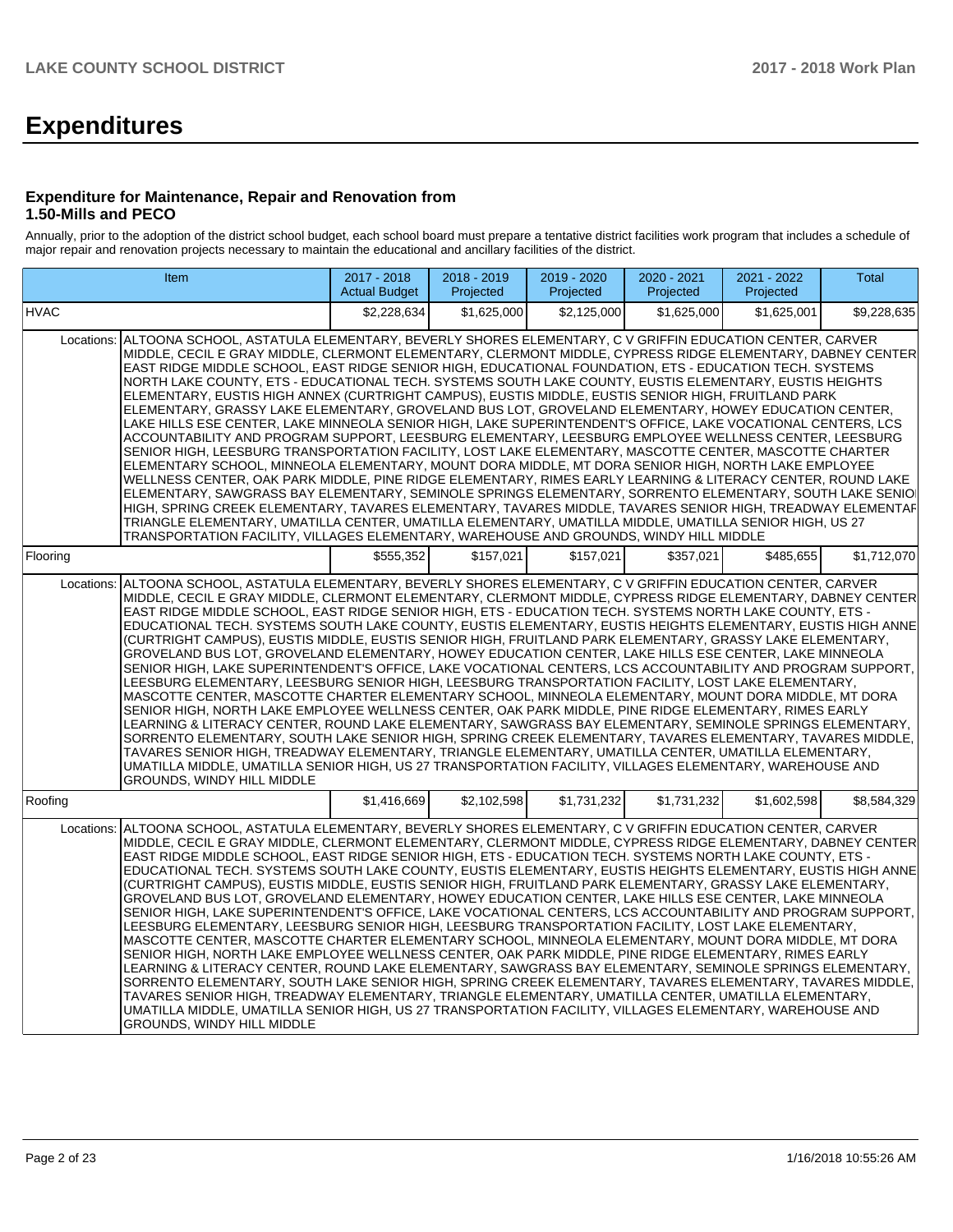| Safety to Life        |                                                                                                                                                                                                                                                                                                                                                                                                                                                                                                                                                                                                                                                                                                                                                                                                                                                                                                                                                                                                                                                                                                                                                                                                                                                                                                                                                                                                                                                                                                                                                                                                                                                                                                                                                                                                                                                                                                                                                                                                                                                                                                                                                                                                                                                                                                                                                                                                                                                                                                                                                                                                                                                                                                                                                                                                                                                                                                                                                                                                                                                                                                      | \$100,000 | \$100,000 | \$100,000 | \$100,000 | \$100,000 | \$500,000 |
|-----------------------|------------------------------------------------------------------------------------------------------------------------------------------------------------------------------------------------------------------------------------------------------------------------------------------------------------------------------------------------------------------------------------------------------------------------------------------------------------------------------------------------------------------------------------------------------------------------------------------------------------------------------------------------------------------------------------------------------------------------------------------------------------------------------------------------------------------------------------------------------------------------------------------------------------------------------------------------------------------------------------------------------------------------------------------------------------------------------------------------------------------------------------------------------------------------------------------------------------------------------------------------------------------------------------------------------------------------------------------------------------------------------------------------------------------------------------------------------------------------------------------------------------------------------------------------------------------------------------------------------------------------------------------------------------------------------------------------------------------------------------------------------------------------------------------------------------------------------------------------------------------------------------------------------------------------------------------------------------------------------------------------------------------------------------------------------------------------------------------------------------------------------------------------------------------------------------------------------------------------------------------------------------------------------------------------------------------------------------------------------------------------------------------------------------------------------------------------------------------------------------------------------------------------------------------------------------------------------------------------------------------------------------------------------------------------------------------------------------------------------------------------------------------------------------------------------------------------------------------------------------------------------------------------------------------------------------------------------------------------------------------------------------------------------------------------------------------------------------------------------|-----------|-----------|-----------|-----------|-----------|-----------|
| Locations:            | ALTOONA SCHOOL, ASTATULA ELEMENTARY, BEVERLY SHORES ELEMENTARY, C V GRIFFIN EDUCATION CENTER, CARVER<br>MIDDLE, CECIL E GRAY MIDDLE, CLERMONT ELEMENTARY, CLERMONT MIDDLE, CYPRESS RIDGE ELEMENTARY, DABNEY CENTER<br>EAST RIDGE MIDDLE SCHOOL, EAST RIDGE SENIOR HIGH, ETS - EDUCATION TECH. SYSTEMS NORTH LAKE COUNTY, ETS -<br>EDUCATIONAL TECH. SYSTEMS SOUTH LAKE COUNTY, EUSTIS ELEMENTARY, EUSTIS HEIGHTS ELEMENTARY, EUSTIS HIGH ANNE<br>(CURTRIGHT CAMPUS), EUSTIS MIDDLE, EUSTIS SENIOR HIGH, FRUITLAND PARK ELEMENTARY, GRASSY LAKE ELEMENTARY,<br>GROVELAND BUS LOT, GROVELAND ELEMENTARY, HOWEY EDUCATION CENTER, LAKE HILLS ESE CENTER, LAKE MINNEOLA<br>SENIOR HIGH, LAKE SUPERINTENDENT'S OFFICE, LAKE VOCATIONAL CENTERS, LCS ACCOUNTABILITY AND PROGRAM SUPPORT,<br>LEESBURG ELEMENTARY, LEESBURG SENIOR HIGH, LEESBURG TRANSPORTATION FACILITY, LOST LAKE ELEMENTARY,<br>MASCOTTE CENTER, MASCOTTE CHARTER ELEMENTARY SCHOOL, MINNEOLA ELEMENTARY, MOUNT DORA MIDDLE, MT DORA<br>SENIOR HIGH, NORTH LAKE EMPLOYEE WELLNESS CENTER, OAK PARK MIDDLE, PINE RIDGE ELEMENTARY, RIMES EARLY<br>LEARNING & LITERACY CENTER, ROUND LAKE ELEMENTARY, SAWGRASS BAY ELEMENTARY, SEMINOLE SPRINGS ELEMENTARY,<br>SORRENTO ELEMENTARY, SOUTH LAKE SENIOR HIGH, SPRING CREEK ELEMENTARY, TAVARES ELEMENTARY, TAVARES MIDDLE,<br>TAVARES SENIOR HIGH, TREADWAY ELEMENTARY, TRIANGLE ELEMENTARY, UMATILLA CENTER, UMATILLA ELEMENTARY,<br>UMATILLA MIDDLE, UMATILLA SENIOR HIGH, US 27 TRANSPORTATION FACILITY, VILLAGES ELEMENTARY, WAREHOUSE AND<br>GROUNDS, WINDY HILL MIDDLE                                                                                                                                                                                                                                                                                                                                                                                                                                                                                                                                                                                                                                                                                                                                                                                                                                                                                                                                                                                                                                                                                                                                                                                                                                                                                                                                                                                                                                                                                                                 |           |           |           |           |           |           |
| Fencing               |                                                                                                                                                                                                                                                                                                                                                                                                                                                                                                                                                                                                                                                                                                                                                                                                                                                                                                                                                                                                                                                                                                                                                                                                                                                                                                                                                                                                                                                                                                                                                                                                                                                                                                                                                                                                                                                                                                                                                                                                                                                                                                                                                                                                                                                                                                                                                                                                                                                                                                                                                                                                                                                                                                                                                                                                                                                                                                                                                                                                                                                                                                      | \$10,000  | \$10,000  | \$10,000  | \$10,000  | \$10,000  | \$50,000  |
| Locations:<br>Parking | ALTOONA SCHOOL, ASTATULA ELEMENTARY, BEVERLY SHORES ELEMENTARY, C V GRIFFIN EDUCATION CENTER, CARVER<br>MIDDLE, CECIL E GRAY MIDDLE, CLERMONT ELEMENTARY, CLERMONT MIDDLE, CYPRESS RIDGE ELEMENTARY, DABNEY CENTER<br>EAST RIDGE MIDDLE SCHOOL, EAST RIDGE SENIOR HIGH, EDUCATIONAL FOUNDATION, ETS - EDUCATION TECH. SYSTEMS<br>NORTH LAKE COUNTY, ETS - EDUCATIONAL TECH. SYSTEMS SOUTH LAKE COUNTY, EUSTIS ELEMENTARY, EUSTIS HEIGHTS<br>ELEMENTARY, EUSTIS HIGH ANNEX (CURTRIGHT CAMPUS), EUSTIS MIDDLE, EUSTIS SENIOR HIGH, FRUITLAND PARK<br>ELEMENTARY, GRASSY LAKE ELEMENTARY, GROVELAND BUS LOT, GROVELAND ELEMENTARY, HOWEY EDUCATION CENTER,<br>LAKE HILLS ESE CENTER, LAKE MINNEOLA SENIOR HIGH, LAKE SUPERINTENDENT'S OFFICE, LAKE VOCATIONAL CENTERS, LCS<br>ACCOUNTABILITY AND PROGRAM SUPPORT, LEESBURG ELEMENTARY, LEESBURG EMPLOYEE WELLNESS CENTER, LEESBURG<br>SENIOR HIGH, LEESBURG TRANSPORTATION FACILITY, LOST LAKE ELEMENTARY, MASCOTTE CENTER, MASCOTTE CHARTER<br>ELEMENTARY SCHOOL, MINNEOLA ELEMENTARY, MOUNT DORA MIDDLE, MT DORA SENIOR HIGH, NORTH LAKE EMPLOYEE<br>WELLNESS CENTER, OAK PARK MIDDLE, PINE RIDGE ELEMENTARY, RIMES EARLY LEARNING & LITERACY CENTER, ROUND LAKE<br>ELEMENTARY, SAWGRASS BAY ELEMENTARY, SEMINOLE SPRINGS ELEMENTARY, SORRENTO ELEMENTARY, SOUTH LAKE SENIO<br>HIGH, SPRING CREEK ELEMENTARY, TAVARES ELEMENTARY, TAVARES MIDDLE, TAVARES SENIOR HIGH, TREADWAY ELEMENTAF<br>TRIANGLE ELEMENTARY, UMATILLA CENTER, UMATILLA ELEMENTARY, UMATILLA MIDDLE, UMATILLA SENIOR HIGH, US 27<br>TRANSPORTATION FACILITY, VILLAGES ELEMENTARY, WAREHOUSE AND GROUNDS, WINDY HILL MIDDLE<br>Locations: ALTOONA SCHOOL, ASTATULA ELEMENTARY, BEVERLY SHORES ELEMENTARY, C V GRIFFIN EDUCATION CENTER, CARVER<br>MIDDLE, CECIL E GRAY MIDDLE, CLERMONT ELEMENTARY, CLERMONT MIDDLE, CYPRESS RIDGE ELEMENTARY, DABNEY CENTER<br>EAST RIDGE MIDDLE SCHOOL, EAST RIDGE SENIOR HIGH, EDUCATIONAL FOUNDATION, ETS - EDUCATION TECH. SYSTEMS<br>NORTH LAKE COUNTY, ETS - EDUCATIONAL TECH. SYSTEMS SOUTH LAKE COUNTY, EUSTIS ELEMENTARY, EUSTIS HEIGHTS<br>ELEMENTARY, EUSTIS HIGH ANNEX (CURTRIGHT CAMPUS), EUSTIS MIDDLE, EUSTIS SENIOR HIGH, FRUITLAND PARK<br>ELEMENTARY, GRASSY LAKE ELEMENTARY, GROVELAND BUS LOT, GROVELAND ELEMENTARY, HOWEY EDUCATION CENTER,<br>LAKE HILLS ESE CENTER, LAKE MINNEOLA SENIOR HIGH, LAKE SUPERINTENDENT'S OFFICE, LAKE VOCATIONAL CENTERS, LCS<br>ACCOUNTABILITY AND PROGRAM SUPPORT, LEESBURG ELEMENTARY, LEESBURG EMPLOYEE WELLNESS CENTER, LEESBURG<br>SENIOR HIGH, LEESBURG TRANSPORTATION FACILITY, LOST LAKE ELEMENTARY, MASCOTTE CENTER, MASCOTTE CHARTER<br>ELEMENTARY SCHOOL, MINNEOLA ELEMENTARY, MOUNT DORA MIDDLE, MT DORA SENIOR HIGH, NORTH LAKE EMPLOYEE<br>WELLNESS CENTER, OAK PARK MIDDLE, PINE RIDGE ELEMENTARY, RIMES EARLY LEARNING & LITERACY CENTER, ROUND LAKE<br>ELEMENTARY, SAWGRASS BAY ELEMENTARY, SEMINOLE SPRINGS ELEMENTARY, SORRENTO ELEMENTARY, SOUTH LAKE SENIO<br>HIGH, SPRING CREEK ELEMENTARY, TAVARES ELEMENTARY, TAVARES MIDDLE, TAVARES SENIOR HIGH, TREADWAY ELEMENTAF | \$25,000  | \$10,000  | \$10,000  | \$10,000  | \$10,000  | \$65,000  |
|                       | TRIANGLE ELEMENTARY, UMATILLA CENTER, UMATILLA ELEMENTARY, UMATILLA MIDDLE, UMATILLA SENIOR HIGH, US 27<br>TRANSPORTATION FACILITY, VILLAGES ELEMENTARY, WAREHOUSE AND GROUNDS, WINDY HILL MIDDLE                                                                                                                                                                                                                                                                                                                                                                                                                                                                                                                                                                                                                                                                                                                                                                                                                                                                                                                                                                                                                                                                                                                                                                                                                                                                                                                                                                                                                                                                                                                                                                                                                                                                                                                                                                                                                                                                                                                                                                                                                                                                                                                                                                                                                                                                                                                                                                                                                                                                                                                                                                                                                                                                                                                                                                                                                                                                                                    |           |           |           |           |           |           |
| Electrical            |                                                                                                                                                                                                                                                                                                                                                                                                                                                                                                                                                                                                                                                                                                                                                                                                                                                                                                                                                                                                                                                                                                                                                                                                                                                                                                                                                                                                                                                                                                                                                                                                                                                                                                                                                                                                                                                                                                                                                                                                                                                                                                                                                                                                                                                                                                                                                                                                                                                                                                                                                                                                                                                                                                                                                                                                                                                                                                                                                                                                                                                                                                      | \$35,000  | \$35,000  | \$35,000  | \$35,000  | \$35,000  | \$175,000 |
|                       | Locations:  ALTOONA SCHOOL, ASTATULA ELEMENTARY, BEVERLY SHORES ELEMENTARY, C V GRIFFIN EDUCATION CENTER, CARVER<br>MIDDLE, CECIL E GRAY MIDDLE, CLERMONT ELEMENTARY, CLERMONT MIDDLE, CYPRESS RIDGE ELEMENTARY, DABNEY CENTER<br>EAST RIDGE MIDDLE SCHOOL, EAST RIDGE SENIOR HIGH, ETS - EDUCATION TECH. SYSTEMS NORTH LAKE COUNTY, ETS -<br>EDUCATIONAL TECH. SYSTEMS SOUTH LAKE COUNTY, EUSTIS ELEMENTARY, EUSTIS HEIGHTS ELEMENTARY, EUSTIS HIGH ANNE<br>(CURTRIGHT CAMPUS), EUSTIS MIDDLE, EUSTIS SENIOR HIGH, FRUITLAND PARK ELEMENTARY, GRASSY LAKE ELEMENTARY,<br>GROVELAND BUS LOT, GROVELAND ELEMENTARY, HOWEY EDUCATION CENTER, LAKE HILLS ESE CENTER, LAKE MINNEOLA<br>SENIOR HIGH, LAKE SUPERINTENDENT'S OFFICE, LAKE VOCATIONAL CENTERS, LCS ACCOUNTABILITY AND PROGRAM SUPPORT,<br>LEESBURG ELEMENTARY, LEESBURG SENIOR HIGH, LEESBURG TRANSPORTATION FACILITY, LOST LAKE ELEMENTARY,<br>MASCOTTE CENTER, MASCOTTE CHARTER ELEMENTARY SCHOOL, MINNEOLA ELEMENTARY, MOUNT DORA MIDDLE, MT DORA<br>SENIOR HIGH, NORTH LAKE EMPLOYEE WELLNESS CENTER, OAK PARK MIDDLE, PINE RIDGE ELEMENTARY, RIMES EARLY<br>LEARNING & LITERACY CENTER, ROUND LAKE ELEMENTARY, SAWGRASS BAY ELEMENTARY, SEMINOLE SPRINGS ELEMENTARY,<br>SORRENTO ELEMENTARY, SOUTH LAKE SENIOR HIGH, SPRING CREEK ELEMENTARY, TAVARES ELEMENTARY, TAVARES MIDDLE,<br>TAVARES SENIOR HIGH, TREADWAY ELEMENTARY, TRIANGLE ELEMENTARY, UMATILLA CENTER, UMATILLA ELEMENTARY,<br>UMATILLA MIDDLE, UMATILLA SENIOR HIGH, US 27 TRANSPORTATION FACILITY, VILLAGES ELEMENTARY, WAREHOUSE AND<br>GROUNDS, WINDY HILL MIDDLE                                                                                                                                                                                                                                                                                                                                                                                                                                                                                                                                                                                                                                                                                                                                                                                                                                                                                                                                                                                                                                                                                                                                                                                                                                                                                                                                                                                                                                                                                                     |           |           |           |           |           |           |
| Fire Alarm            |                                                                                                                                                                                                                                                                                                                                                                                                                                                                                                                                                                                                                                                                                                                                                                                                                                                                                                                                                                                                                                                                                                                                                                                                                                                                                                                                                                                                                                                                                                                                                                                                                                                                                                                                                                                                                                                                                                                                                                                                                                                                                                                                                                                                                                                                                                                                                                                                                                                                                                                                                                                                                                                                                                                                                                                                                                                                                                                                                                                                                                                                                                      | \$0       | \$0       | \$0       | \$0       | \$0       | \$0       |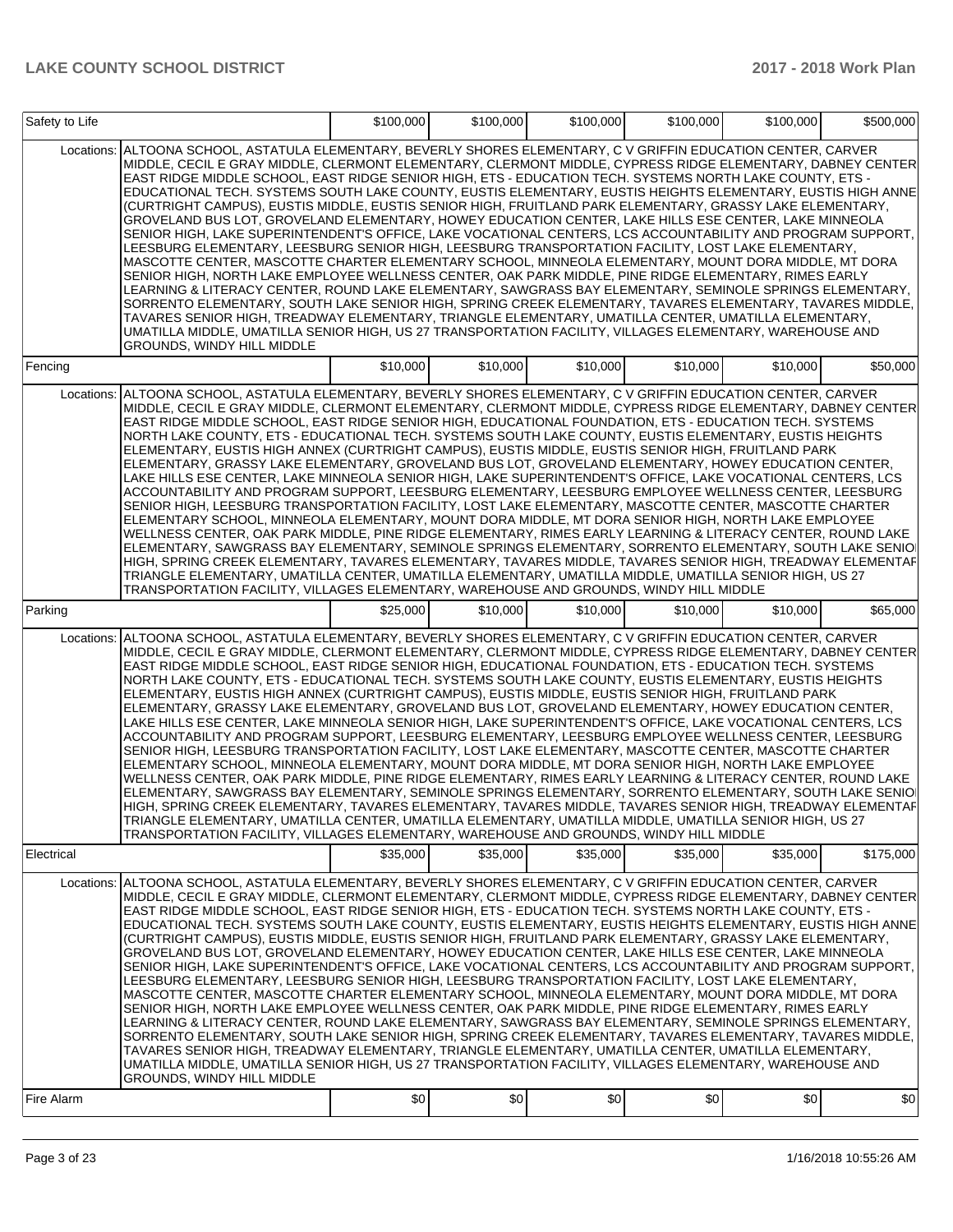|                                  | Locations: No Locations for this expenditure.                                                                                                                                                                                                                                                                                                                                                                                                                                                                                                                                                                                                                                                                                                                                                                                                                                                                                                                                                                                                                                                                                                                                                                                                                                                                                                                                                                                                                                                                                                                                                   |             |             |             |             |             |              |  |  |  |  |
|----------------------------------|-------------------------------------------------------------------------------------------------------------------------------------------------------------------------------------------------------------------------------------------------------------------------------------------------------------------------------------------------------------------------------------------------------------------------------------------------------------------------------------------------------------------------------------------------------------------------------------------------------------------------------------------------------------------------------------------------------------------------------------------------------------------------------------------------------------------------------------------------------------------------------------------------------------------------------------------------------------------------------------------------------------------------------------------------------------------------------------------------------------------------------------------------------------------------------------------------------------------------------------------------------------------------------------------------------------------------------------------------------------------------------------------------------------------------------------------------------------------------------------------------------------------------------------------------------------------------------------------------|-------------|-------------|-------------|-------------|-------------|--------------|--|--|--|--|
| Telephone/Intercom System        |                                                                                                                                                                                                                                                                                                                                                                                                                                                                                                                                                                                                                                                                                                                                                                                                                                                                                                                                                                                                                                                                                                                                                                                                                                                                                                                                                                                                                                                                                                                                                                                                 | \$0         | \$0         | \$0         | \$0         | \$0         | \$0          |  |  |  |  |
|                                  | Locations: No Locations for this expenditure.                                                                                                                                                                                                                                                                                                                                                                                                                                                                                                                                                                                                                                                                                                                                                                                                                                                                                                                                                                                                                                                                                                                                                                                                                                                                                                                                                                                                                                                                                                                                                   |             |             |             |             |             |              |  |  |  |  |
| <b>Closed Circuit Television</b> |                                                                                                                                                                                                                                                                                                                                                                                                                                                                                                                                                                                                                                                                                                                                                                                                                                                                                                                                                                                                                                                                                                                                                                                                                                                                                                                                                                                                                                                                                                                                                                                                 | \$0         | \$0         | \$0         | \$0         | \$0         | \$0          |  |  |  |  |
|                                  | Locations: No Locations for this expenditure.                                                                                                                                                                                                                                                                                                                                                                                                                                                                                                                                                                                                                                                                                                                                                                                                                                                                                                                                                                                                                                                                                                                                                                                                                                                                                                                                                                                                                                                                                                                                                   |             |             |             |             |             |              |  |  |  |  |
| Paint                            |                                                                                                                                                                                                                                                                                                                                                                                                                                                                                                                                                                                                                                                                                                                                                                                                                                                                                                                                                                                                                                                                                                                                                                                                                                                                                                                                                                                                                                                                                                                                                                                                 | \$200,000   | \$265,381   | \$265,381   | \$397,402   | \$397,402   | \$1,525,566  |  |  |  |  |
| Locations:                       | ALTOONA SCHOOL, ASTATULA ELEMENTARY, BEVERLY SHORES ELEMENTARY, C V GRIFFIN EDUCATION CENTER, CARVER<br>MIDDLE, CECIL E GRAY MIDDLE, CLERMONT ELEMENTARY, CLERMONT MIDDLE, CYPRESS RIDGE ELEMENTARY, DABNEY CENTER<br>EAST RIDGE MIDDLE SCHOOL, EAST RIDGE SENIOR HIGH, ETS - EDUCATION TECH. SYSTEMS NORTH LAKE COUNTY, ETS -<br>EDUCATIONAL TECH. SYSTEMS SOUTH LAKE COUNTY, EUSTIS ELEMENTARY, EUSTIS HEIGHTS ELEMENTARY, EUSTIS HIGH ANNE<br>(CURTRIGHT CAMPUS), EUSTIS MIDDLE, EUSTIS SENIOR HIGH, FRUITLAND PARK ELEMENTARY, GRASSY LAKE ELEMENTARY,<br>GROVELAND BUS LOT, GROVELAND ELEMENTARY, HOWEY EDUCATION CENTER, LAKE HILLS ESE CENTER, LAKE MINNEOLA<br>SENIOR HIGH, LAKE SUPERINTENDENT'S OFFICE, LAKE VOCATIONAL CENTERS, LCS ACCOUNTABILITY AND PROGRAM SUPPORT,<br>LEESBURG ELEMENTARY, LEESBURG SENIOR HIGH, LEESBURG TRANSPORTATION FACILITY, LOST LAKE ELEMENTARY,<br>MASCOTTE CENTER, MASCOTTE CHARTER ELEMENTARY SCHOOL, MINNEOLA ELEMENTARY, MOUNT DORA MIDDLE, MT DORA<br>SENIOR HIGH, NORTH LAKE EMPLOYEE WELLNESS CENTER, OAK PARK MIDDLE, PINE RIDGE ELEMENTARY, RIMES EARLY<br>LEARNING & LITERACY CENTER, ROUND LAKE ELEMENTARY, SAWGRASS BAY ELEMENTARY, SEMINOLE SPRINGS ELEMENTARY,<br>SORRENTO ELEMENTARY, SOUTH LAKE SENIOR HIGH, SPRING CREEK ELEMENTARY, TAVARES ELEMENTARY, TAVARES MIDDLE,<br>TAVARES SENIOR HIGH, TREADWAY ELEMENTARY, TRIANGLE ELEMENTARY, UMATILLA CENTER, UMATILLA ELEMENTARY,<br>UMATILLA MIDDLE, UMATILLA SENIOR HIGH, US 27 TRANSPORTATION FACILITY, VILLAGES ELEMENTARY, WAREHOUSE AND<br>GROUNDS, WINDY HILL MIDDLE            |             |             |             |             |             |              |  |  |  |  |
| Maintenance/Repair               |                                                                                                                                                                                                                                                                                                                                                                                                                                                                                                                                                                                                                                                                                                                                                                                                                                                                                                                                                                                                                                                                                                                                                                                                                                                                                                                                                                                                                                                                                                                                                                                                 | \$167.979   | \$328.634   | \$200,000   | \$367,979   | \$367,979   | \$1,432,571  |  |  |  |  |
|                                  | Locations: ALTOONA SCHOOL, ASTATULA ELEMENTARY, BEVERLY SHORES ELEMENTARY, C V GRIFFIN EDUCATION CENTER, CARVER<br>MIDDLE, CECIL E GRAY MIDDLE, CLERMONT ELEMENTARY, CLERMONT MIDDLE, CYPRESS RIDGE ELEMENTARY, DABNEY CENTER<br>EAST RIDGE MIDDLE SCHOOL, EAST RIDGE SENIOR HIGH, ETS - EDUCATION TECH. SYSTEMS NORTH LAKE COUNTY, ETS -<br>EDUCATIONAL TECH. SYSTEMS SOUTH LAKE COUNTY, EUSTIS ELEMENTARY, EUSTIS HEIGHTS ELEMENTARY, EUSTIS HIGH ANNE<br>(CURTRIGHT CAMPUS), EUSTIS MIDDLE, EUSTIS SENIOR HIGH, FRUITLAND PARK ELEMENTARY, GRASSY LAKE ELEMENTARY,<br>GROVELAND BUS LOT, GROVELAND ELEMENTARY, HOWEY EDUCATION CENTER, LAKE HILLS ESE CENTER, LAKE MINNEOLA<br>SENIOR HIGH, LAKE SUPERINTENDENT'S OFFICE, LAKE VOCATIONAL CENTERS, LCS ACCOUNTABILITY AND PROGRAM SUPPORT,<br>LEESBURG ELEMENTARY, LEESBURG SENIOR HIGH, LEESBURG TRANSPORTATION FACILITY, LOST LAKE ELEMENTARY,<br>MASCOTTE CENTER, MASCOTTE CHARTER ELEMENTARY SCHOOL, MINNEOLA ELEMENTARY, MOUNT DORA MIDDLE, MT DORA<br>SENIOR HIGH, NORTH LAKE EMPLOYEE WELLNESS CENTER, OAK PARK MIDDLE, PINE RIDGE ELEMENTARY, RIMES EARLY<br>LEARNING & LITERACY CENTER, ROUND LAKE ELEMENTARY, SAWGRASS BAY ELEMENTARY, SEMINOLE SPRINGS ELEMENTARY,<br>SORRENTO ELEMENTARY, SOUTH LAKE SENIOR HIGH, SPRING CREEK ELEMENTARY, TAVARES ELEMENTARY, TAVARES MIDDLE,<br>TAVARES SENIOR HIGH, TREADWAY ELEMENTARY, TRIANGLE ELEMENTARY, UMATILLA CENTER, UMATILLA ELEMENTARY,<br>UMATILLA MIDDLE, UMATILLA SENIOR HIGH, US 27 TRANSPORTATION FACILITY, VILLAGES ELEMENTARY, WAREHOUSE AND<br>GROUNDS, WINDY HILL MIDDLE |             |             |             |             |             |              |  |  |  |  |
|                                  | <b>Sub Total:</b>                                                                                                                                                                                                                                                                                                                                                                                                                                                                                                                                                                                                                                                                                                                                                                                                                                                                                                                                                                                                                                                                                                                                                                                                                                                                                                                                                                                                                                                                                                                                                                               | \$4,738,634 | \$4,633,634 | \$4,633,634 | \$4,633,634 | \$4,633,635 | \$23,273,171 |  |  |  |  |

| <b>IPECO Maintenance Expenditures</b> | \$700,000    | \$700,000   | \$700,000    | \$700,000    | \$700,000   | \$3,500,000  |
|---------------------------------------|--------------|-------------|--------------|--------------|-------------|--------------|
| 50 Mill Sub Total: I                  | \$4,128,634] | \$4.128.634 | \$4,128,634] | \$4,128,634] | \$4,128,635 | \$20,643.171 |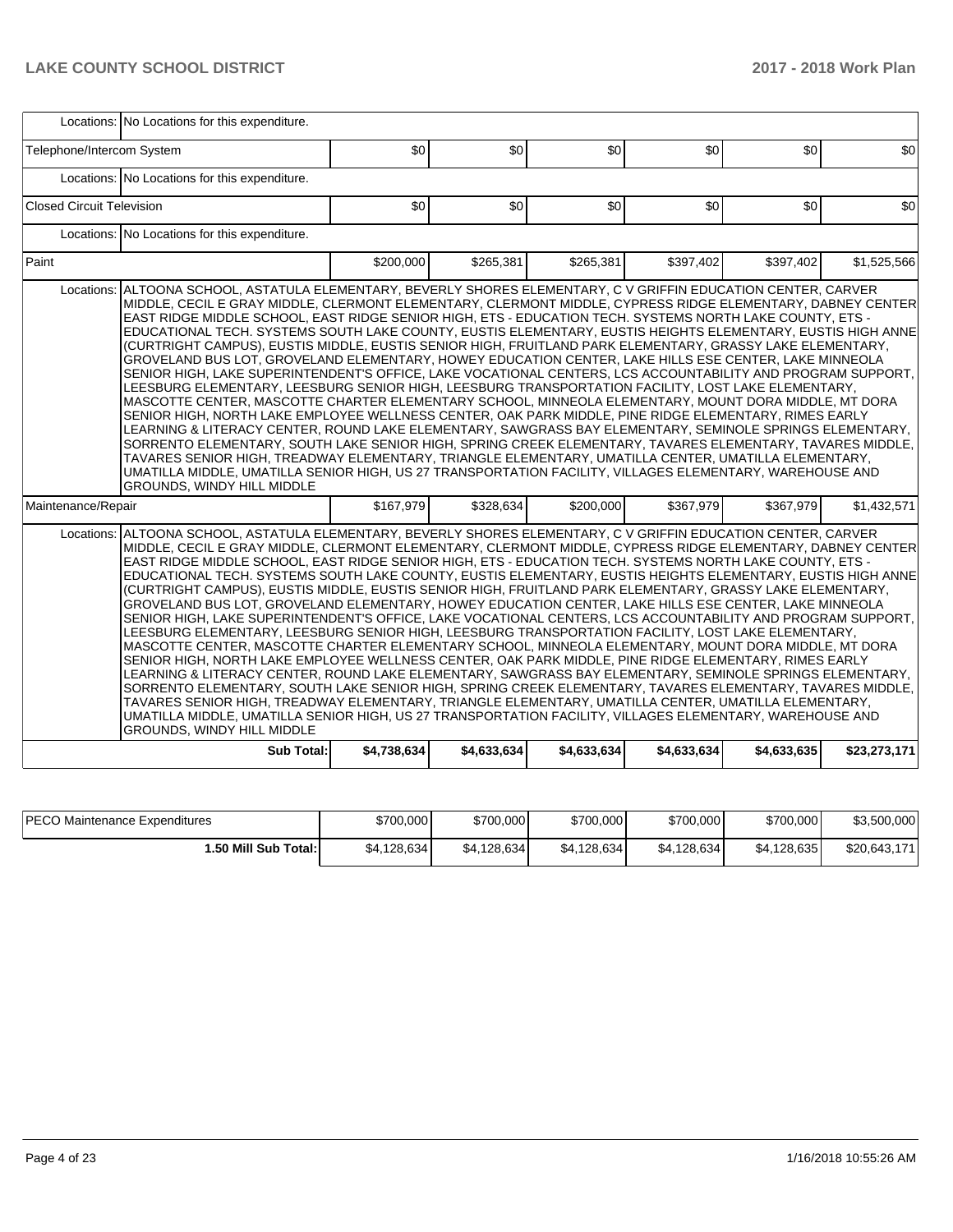| <b>Other Items</b>                                                                                                                                                                                                                                                                                                                                                                                                                                                                                                                                                                                                                                                                                                                                                                                                                                                                                                                                                                                                                                                                                                                                                                                                                                                                                                                                                                                                                                                                                                                                                                                 | 2017 - 2018<br><b>Actual Budget</b> | $2018 - 2019$<br>Projected | 2019 - 2020<br>Projected | $2020 - 2021$<br>Projected | 2021 - 2022<br>Projected | <b>Total</b> |  |  |
|----------------------------------------------------------------------------------------------------------------------------------------------------------------------------------------------------------------------------------------------------------------------------------------------------------------------------------------------------------------------------------------------------------------------------------------------------------------------------------------------------------------------------------------------------------------------------------------------------------------------------------------------------------------------------------------------------------------------------------------------------------------------------------------------------------------------------------------------------------------------------------------------------------------------------------------------------------------------------------------------------------------------------------------------------------------------------------------------------------------------------------------------------------------------------------------------------------------------------------------------------------------------------------------------------------------------------------------------------------------------------------------------------------------------------------------------------------------------------------------------------------------------------------------------------------------------------------------------------|-------------------------------------|----------------------------|--------------------------|----------------------------|--------------------------|--------------|--|--|
| Plumbing                                                                                                                                                                                                                                                                                                                                                                                                                                                                                                                                                                                                                                                                                                                                                                                                                                                                                                                                                                                                                                                                                                                                                                                                                                                                                                                                                                                                                                                                                                                                                                                           | \$40,000                            | \$145,000                  | \$145,000                | \$145,000                  | \$145,000                | \$620,000    |  |  |
| Locations ALTOONA SCHOOL, ASTATULA ELEMENTARY, BEVERLY SHORES ELEMENTARY, C V GRIFFIN EDUCATION CENTER, CARVER<br>MIDDLE, CECIL E GRAY MIDDLE, CLERMONT ELEMENTARY, CLERMONT MIDDLE, CYPRESS RIDGE ELEMENTARY, DABNEY<br>CENTER, EAST RIDGE MIDDLE SCHOOL, EAST RIDGE SENIOR HIGH, ETS - EDUCATION TECH. SYSTEMS NORTH LAKE COUNTY,<br>ETS - EDUCATIONAL TECH. SYSTEMS SOUTH LAKE COUNTY, EUSTIS ELEMENTARY, EUSTIS HEIGHTS ELEMENTARY, EUSTIS<br>HIGH ANNEX (CURTRIGHT CAMPUS), EUSTIS MIDDLE, EUSTIS SENIOR HIGH, FRUITLAND PARK ELEMENTARY, GRASSY LAKE<br> ELEMENTARY, GROVELAND BUS LOT, GROVELAND ELEMENTARY, HOWEY EDUCATION CENTER, LAKE HILLS ESE CENTER, LAKI<br>MINNEOLA SENIOR HIGH, LAKE SUPERINTENDENT'S OFFICE, LAKE VOCATIONAL CENTERS, LCS ACCOUNTABILITY AND<br>PROGRAM SUPPORT, LEESBURG ELEMENTARY, LEESBURG SENIOR HIGH, LEESBURG TRANSPORTATION FACILITY, LOST LAKE<br>ELEMENTARY, MASCOTTE CENTER, MASCOTTE CHARTER ELEMENTARY SCHOOL, MINNEOLA ELEMENTARY, MOUNT DORA<br>MIDDLE, MT DORA SENIOR HIGH, NORTH LAKE EMPLOYEE WELLNESS CENTER, OAK PARK MIDDLE, PINE RIDGE ELEMENTARY,<br>RIMES EARLY LEARNING & LITERACY CENTER, ROUND LAKE ELEMENTARY, SAWGRASS BAY ELEMENTARY, SEMINOLE SPRING:<br>ELEMENTARY, SORRENTO ELEMENTARY, SOUTH LAKE SENIOR HIGH, SPRING CREEK ELEMENTARY, TAVARES ELEMENTARY,<br>TAVARES MIDDLE, TAVARES SENIOR HIGH, TREADWAY ELEMENTARY, TRIANGLE ELEMENTARY, UMATILLA CENTER, UMATILLA<br>ELEMENTARY, UMATILLA MIDDLE, UMATILLA SENIOR HIGH, US 27 TRANSPORTATION FACILITY, VILLAGES ELEMENTARY,<br>WAREHOUSE AND GROUNDS, WINDY HILL MIDDLE  |                                     |                            |                          |                            |                          |              |  |  |
| Electronics                                                                                                                                                                                                                                                                                                                                                                                                                                                                                                                                                                                                                                                                                                                                                                                                                                                                                                                                                                                                                                                                                                                                                                                                                                                                                                                                                                                                                                                                                                                                                                                        | \$50,000                            | \$50,000                   | \$50,000                 | \$50,000                   | \$50,000                 | \$250,000    |  |  |
| Locations ALTOONA SCHOOL, ASTATULA ELEMENTARY, BEVERLY SHORES ELEMENTARY, C V GRIFFIN EDUCATION CENTER, CARVER<br>MIDDLE, CECIL E GRAY MIDDLE, CLERMONT ELEMENTARY, CLERMONT MIDDLE, CYPRESS RIDGE ELEMENTARY, DABNEY<br>CENTER, EAST RIDGE MIDDLE SCHOOL, EAST RIDGE SENIOR HIGH, ETS - EDUCATION TECH. SYSTEMS NORTH LAKE COUNTY,<br>ETS - EDUCATIONAL TECH. SYSTEMS SOUTH LAKE COUNTY, EUSTIS ELEMENTARY, EUSTIS HEIGHTS ELEMENTARY, EUSTIS<br>HIGH ANNEX (CURTRIGHT CAMPUS), EUSTIS MIDDLE, EUSTIS SENIOR HIGH, FRUITLAND PARK ELEMENTARY, GRASSY LAKE<br> ELEMENTARY, GROVELAND BUS LOT, GROVELAND ELEMENTARY, HOWEY EDUCATION CENTER, LAKE HILLS ESE CENTER, LAKI<br>MINNEOLA SENIOR HIGH, LAKE SUPERINTENDENT'S OFFICE, LAKE VOCATIONAL CENTERS, LCS ACCOUNTABILITY AND<br>PROGRAM SUPPORT, LEESBURG ELEMENTARY, LEESBURG SENIOR HIGH, LEESBURG TRANSPORTATION FACILITY, LOST LAKE<br>IELEMENTARY. MASCOTTE CENTER. MASCOTTE CHARTER ELEMENTARY SCHOOL. MINNEOLA ELEMENTARY. MOUNT DORA<br>MIDDLE, MT DORA SENIOR HIGH, NORTH LAKE EMPLOYEE WELLNESS CENTER, OAK PARK MIDDLE, PINE RIDGE ELEMENTARY,<br>RIMES EARLY LEARNING & LITERACY CENTER, ROUND LAKE ELEMENTARY, SAWGRASS BAY ELEMENTARY, SEMINOLE SPRING!<br>ELEMENTARY, SORRENTO ELEMENTARY, SOUTH LAKE SENIOR HIGH, SPRING CREEK ELEMENTARY, TAVARES ELEMENTARY,<br>TAVARES MIDDLE, TAVARES SENIOR HIGH, TREADWAY ELEMENTARY, TRIANGLE ELEMENTARY, UMATILLA CENTER, UMATILLA<br>ELEMENTARY, UMATILLA MIDDLE, UMATILLA SENIOR HIGH, US 27 TRANSPORTATION FACILITY, VILLAGES ELEMENTARY,<br>WAREHOUSE AND GROUNDS. WINDY HILL MIDDLE |                                     |                            |                          |                            |                          |              |  |  |
| Total:                                                                                                                                                                                                                                                                                                                                                                                                                                                                                                                                                                                                                                                                                                                                                                                                                                                                                                                                                                                                                                                                                                                                                                                                                                                                                                                                                                                                                                                                                                                                                                                             | \$4,828,634                         | \$4,828,634                | \$4,828,634              | \$4,828,634                | \$4,828,635              | \$24,143,171 |  |  |

# **Local 1.50 Mill Expenditure For Maintenance, Repair and Renovation**

Anticipated expenditures expected from local funding sources over the years covered by the current work plan.

| Item                                      | 2017 - 2018<br><b>Actual Budget</b> | 2018 - 2019<br>Projected | 2019 - 2020<br>Projected | 2020 - 2021<br>Projected | 2021 - 2022<br>Projected | <b>Total</b>  |
|-------------------------------------------|-------------------------------------|--------------------------|--------------------------|--------------------------|--------------------------|---------------|
| Remaining Maint and Repair from 1.5 Mills | \$4,128,634                         | \$4,128,634              | \$4,128,634              | \$4,128,634              | \$4,128,635              | \$20,643,171  |
| Maintenance/Repair Salaries               | \$2,000,000                         | \$2,000,000              | \$2,000,000              | \$2,000,000              | \$2,000,000              | \$10,000,000  |
| School Bus Purchases                      | \$3,000,000                         | \$3,000,000              | \$3,000,000              | \$3,000,000              | \$3,000,000              | \$15,000,000  |
| <b>Other Vehicle Purchases</b>            | \$600,000                           | \$450,000                | \$600,000                | \$600,000                | \$600,000                | \$2,850,000   |
| Capital Outlay Equipment                  | \$100,000                           | \$100,000                | \$100,000                | \$100,000                | \$100,000                | \$500,000     |
| Rent/Lease Payments                       | \$0                                 | \$0                      | \$0                      | \$0                      | \$0                      | \$0           |
| ICOP Debt Service                         | \$32,433,763                        | \$19,809,316             | \$19,782,609             | \$19,773,733             | \$18,825,246             | \$110,624,667 |
| Rent/Lease Relocatables                   | \$700,000                           | \$700,000                | \$700,000                | \$700,000                | \$700,000                | \$3,500,000   |
| <b>Environmental Problems</b>             | \$50,000                            | \$50,000                 | \$50,000                 | \$50,000                 | \$50,000                 | \$250,000     |
| ls.1011.14 Debt Service                   | \$0                                 | \$0                      | \$0                      | \$0                      | \$0                      | \$0           |
| Special Facilities Construction Account   | \$0                                 | \$0                      | \$0                      | \$0                      | \$0                      | \$0           |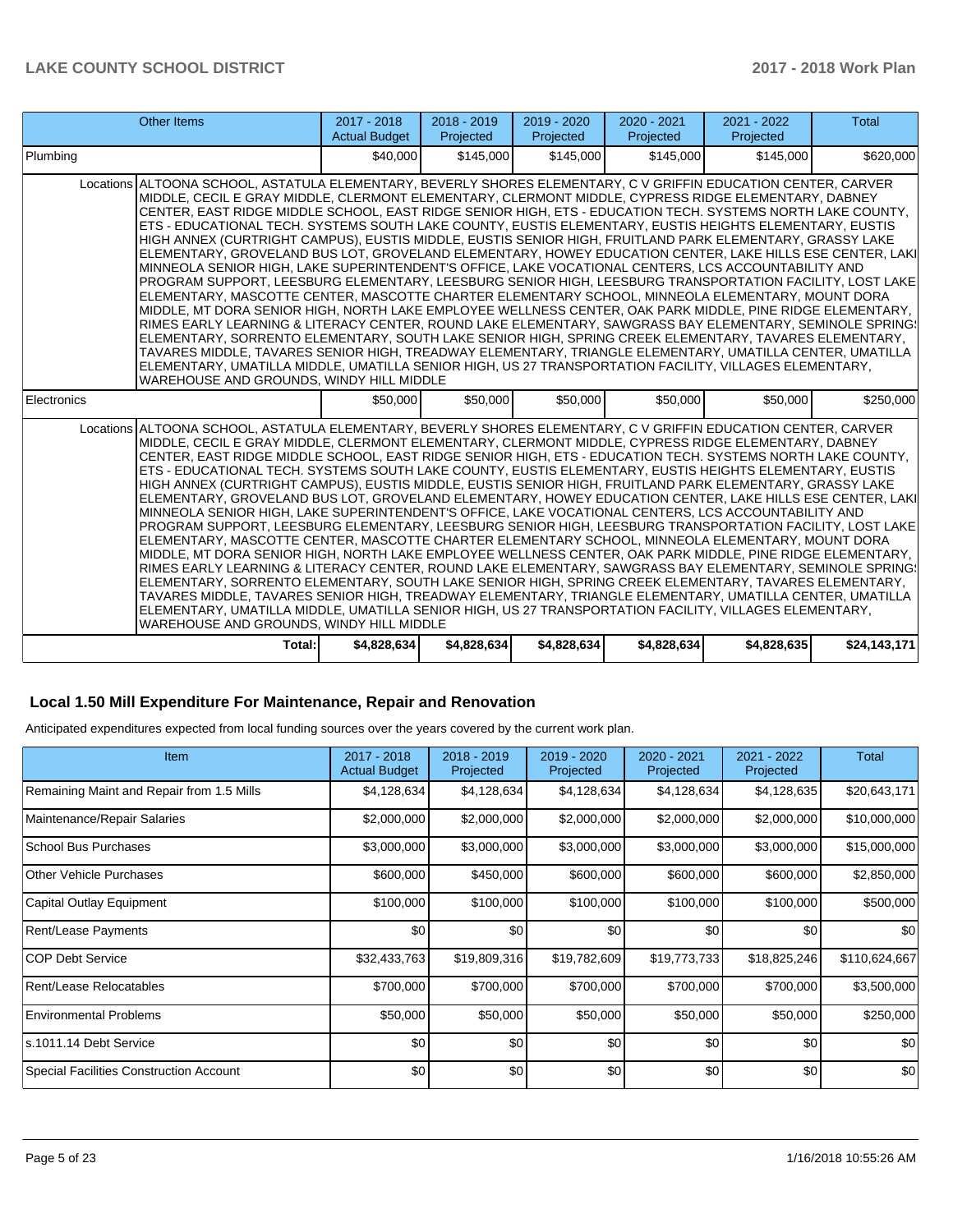| Premiums for Property Casualty Insurance - 1011.71<br> (4a,b) | \$0              | \$0          | \$0          | \$0          | \$0          | \$0           |
|---------------------------------------------------------------|------------------|--------------|--------------|--------------|--------------|---------------|
| Qualified School Construction Bonds (QSCB)                    | \$0              | \$0          | \$0          | \$0          | \$0          | \$0           |
| Qualified Zone Academy Bonds (QZAB)                           | \$0              | \$0          | \$0          | \$0          | \$0          | \$0           |
| Technology Refresh/Computer Upgrades                          | \$3,500,000      | \$3,000,000  | \$2,500,000  | \$2,500,000  | \$2,500,000  | \$14,000,000  |
| Safety and Security                                           | \$200,000        | \$200,000    | \$200,000    | \$200,000    | \$200,000    | \$1,000,000   |
| Ad Valorem Share with Charter Schools per HB 7069             | \$0 <sub>1</sub> | \$1,129,902  | \$1,685,959  | \$2,399,213  | \$3,426,402  | \$8,641,476   |
| Local Expenditure Totals:                                     | \$46,712,397     | \$34,567,852 | \$34,747,202 | \$35,451,580 | \$35,530,283 | \$187,009,314 |

# **Revenue**

# **1.50 Mill Revenue Source**

Schedule of Estimated Capital Outlay Revenue from each currently approved source which is estimated to be available for expenditures on the projects included in the tentative district facilities work program. All amounts are NET after considering carryover balances, interest earned, new COP's, 1011.14 and 1011.15 loans, etc. Districts cannot use 1.5-Mill funds for salaries except for those explicitly associated with maintenance/repair projects. (1011.71 (5), F.S.)

| Item                                                                                | Fund | 2017 - 2018<br><b>Actual Value</b> | $2018 - 2019$<br>Projected | $2019 - 2020$<br>Projected | $2020 - 2021$<br>Projected | 2021 - 2022<br>Projected | <b>Total</b>      |
|-------------------------------------------------------------------------------------|------|------------------------------------|----------------------------|----------------------------|----------------------------|--------------------------|-------------------|
| $(1)$ Non-exempt property<br>lassessed valuation                                    |      | \$20,616,144,109                   | \$21,750,379,000           | \$23,272,905,842           | \$24,902,009,000           | \$26,663,900,000         | \$117,205,337,951 |
| $(2)$ The Millege projected for<br>discretionary capital outlay per<br>ls.1011.71   |      | 1.50                               | 1.50                       | 1.50                       | 1.50                       | 1.50                     |                   |
| $(3)$ Full value of the 1.50-Mill<br>discretionary capital outlay per<br>ls.1011.71 |      | \$34,635,122                       | \$36,540,637               | \$39,098,482               | \$41,835,375               | \$44,795,352             | \$196,904,968     |
| $(4)$ Value of the portion of the 1.50<br>-Mill ACTUALLY levied                     | 370  | \$29,687,248                       | \$31,320,546               | \$33,512,984               | \$35,858,893               | \$38,396,016             | \$168,775,687     |
| $(5)$ Difference of lines $(3)$ and $(4)$                                           |      | \$4,947,874                        | \$5,220,091                | \$5,585,498                | \$5,976,482                | \$6,399,336              | \$28,129,281      |

# **PECO Revenue Source**

The figure in the row designated "PECO Maintenance" will be subtracted from funds available for new construction because PECO maintenance dollars cannot be used for new construction.

| Item                                 | Fund         | $2017 - 2018$<br><b>Actual Budget</b> | $2018 - 2019$<br>Projected | $2019 - 2020$<br>Projected | $2020 - 2021$<br>Projected | 2021 - 2022<br>Projected | Total       |
|--------------------------------------|--------------|---------------------------------------|----------------------------|----------------------------|----------------------------|--------------------------|-------------|
| <b>PECO New Construction</b>         | 340 <b>I</b> | \$0                                   | \$0                        | \$0                        | \$0 <sub>1</sub>           | \$0                      | \$0         |
| <b>PECO Maintenance Expenditures</b> |              | \$700,000                             | \$700,000                  | \$700,000                  | \$700,000                  | \$700.000                | \$3,500,000 |
|                                      |              | \$700,000                             | \$700,000                  | \$700,000                  | \$700,000                  | \$700,000                | \$3,500,000 |

## **CO & DS Revenue Source**

Revenue from Capital Outlay and Debt Service funds.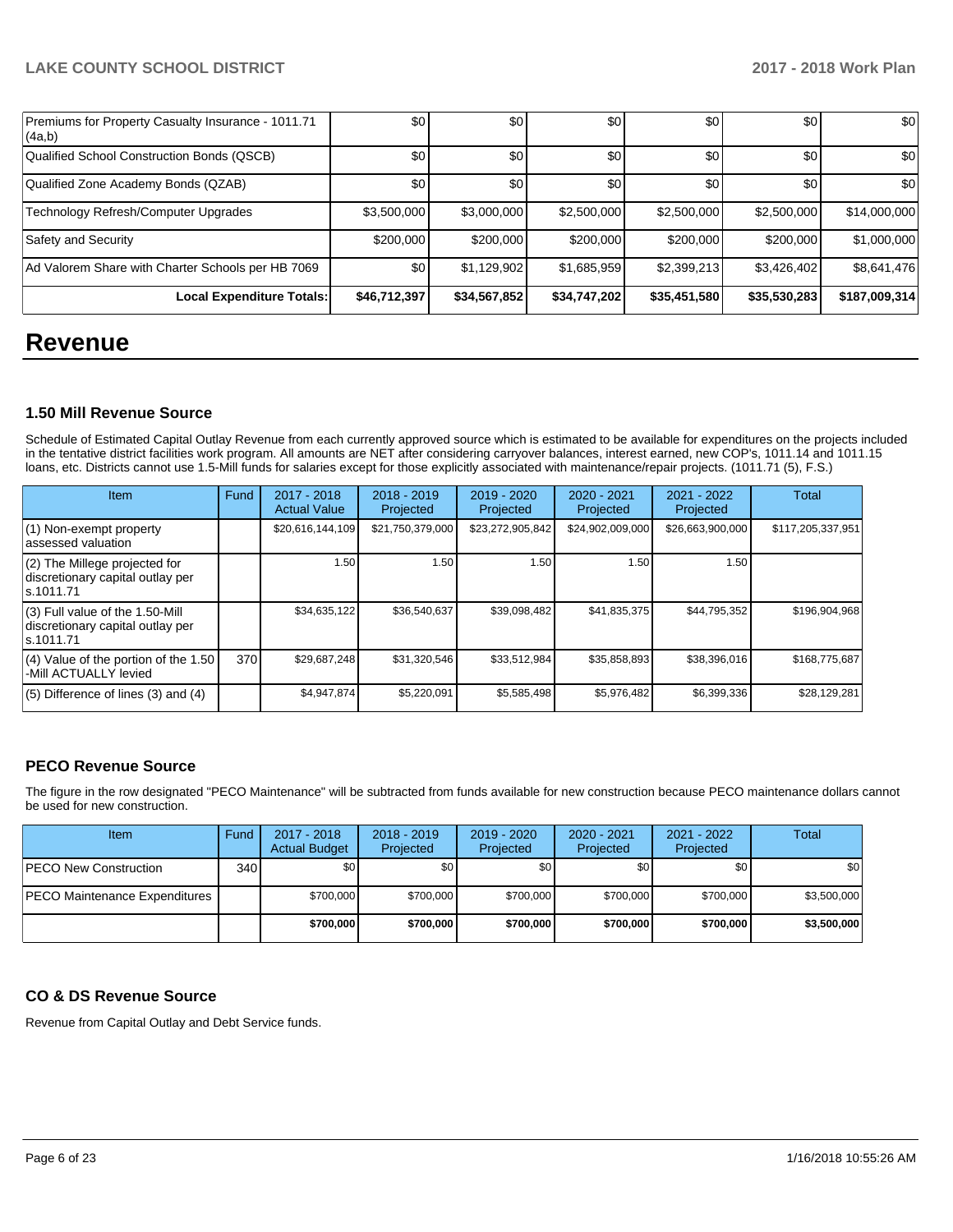| <b>Item</b>                               | Fund | 2017 - 2018<br><b>Actual Budget</b> | $2018 - 2019$<br>Projected | 2019 - 2020<br>Projected | 2020 - 2021<br>Projected | 2021 - 2022<br>Projected | <b>Total</b> |
|-------------------------------------------|------|-------------------------------------|----------------------------|--------------------------|--------------------------|--------------------------|--------------|
| ICO & DS Cash Flow-through<br>Distributed | 360  | \$379.771                           | \$379,771                  | \$379.771                | \$379,771                | \$379.771                | \$1,898,855  |
| ICO & DS Interest on<br>Undistributed CO  | 360  | \$13.977                            | \$13.977                   | \$13.977                 | \$13.977                 | \$13.977                 | \$69,885     |
|                                           |      | \$393,748                           | \$393,748                  | \$393.748                | \$393.748                | \$393.748                | \$1,968,740  |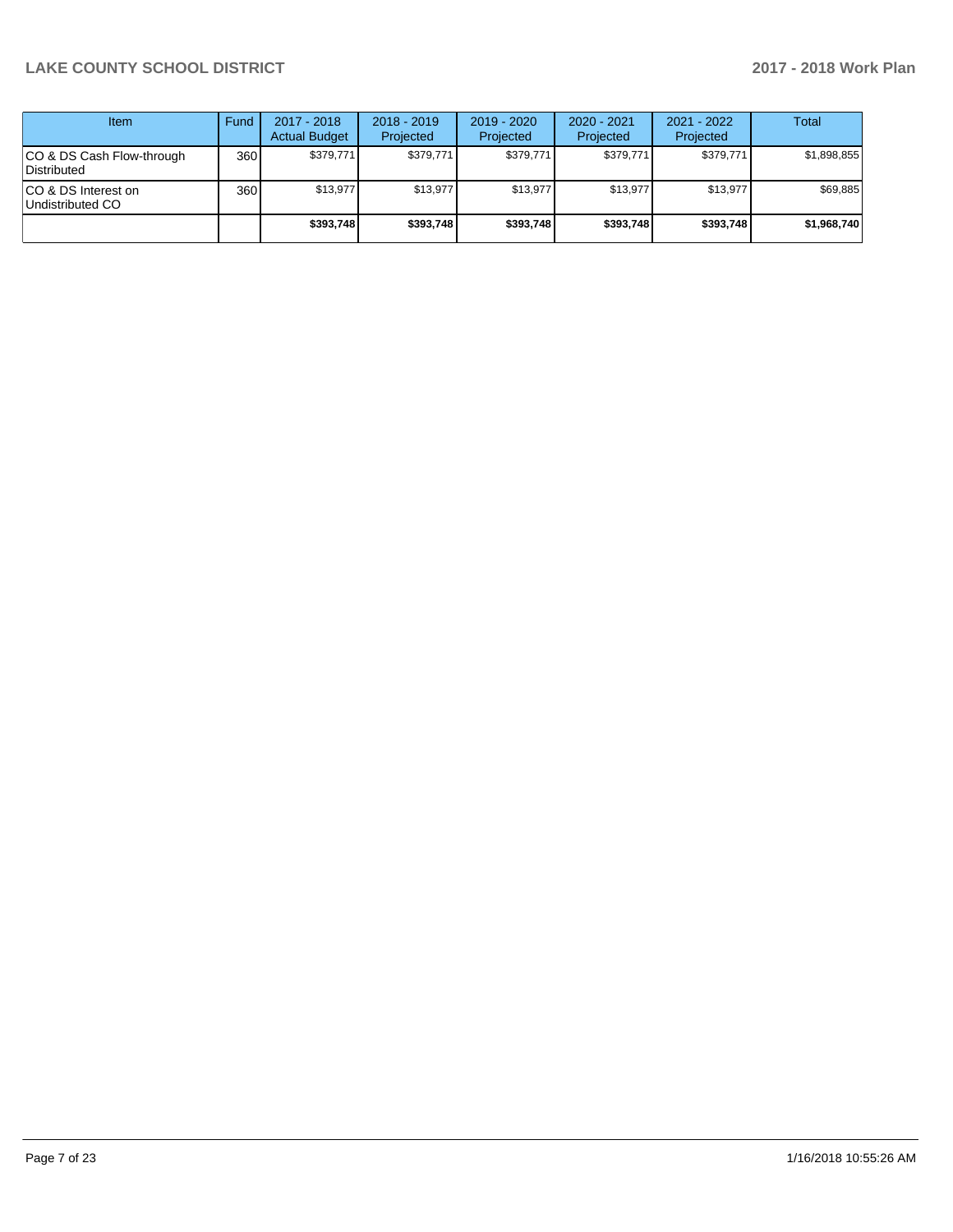## **Fair Share Revenue Source**

All legally binding commitments for proportionate fair-share mitigation for impacts on public school facilities must be included in the 5-year district work program.

| Item                        | 2017 - 2018<br><b>Actual Budget</b> | $2018 - 2019$<br>Projected | 2019 - 2020<br>Projected | 2020 - 2021<br>Projected | 2021 - 2022<br><b>Projected</b> | Total    |
|-----------------------------|-------------------------------------|----------------------------|--------------------------|--------------------------|---------------------------------|----------|
| Lake Minneola High Addition | \$33.856                            | \$0                        | \$0                      | \$0 <sub>1</sub>         | \$0                             | \$33,856 |
|                             | \$33.856                            | \$0                        | \$0                      | \$0                      | \$0                             | \$33,856 |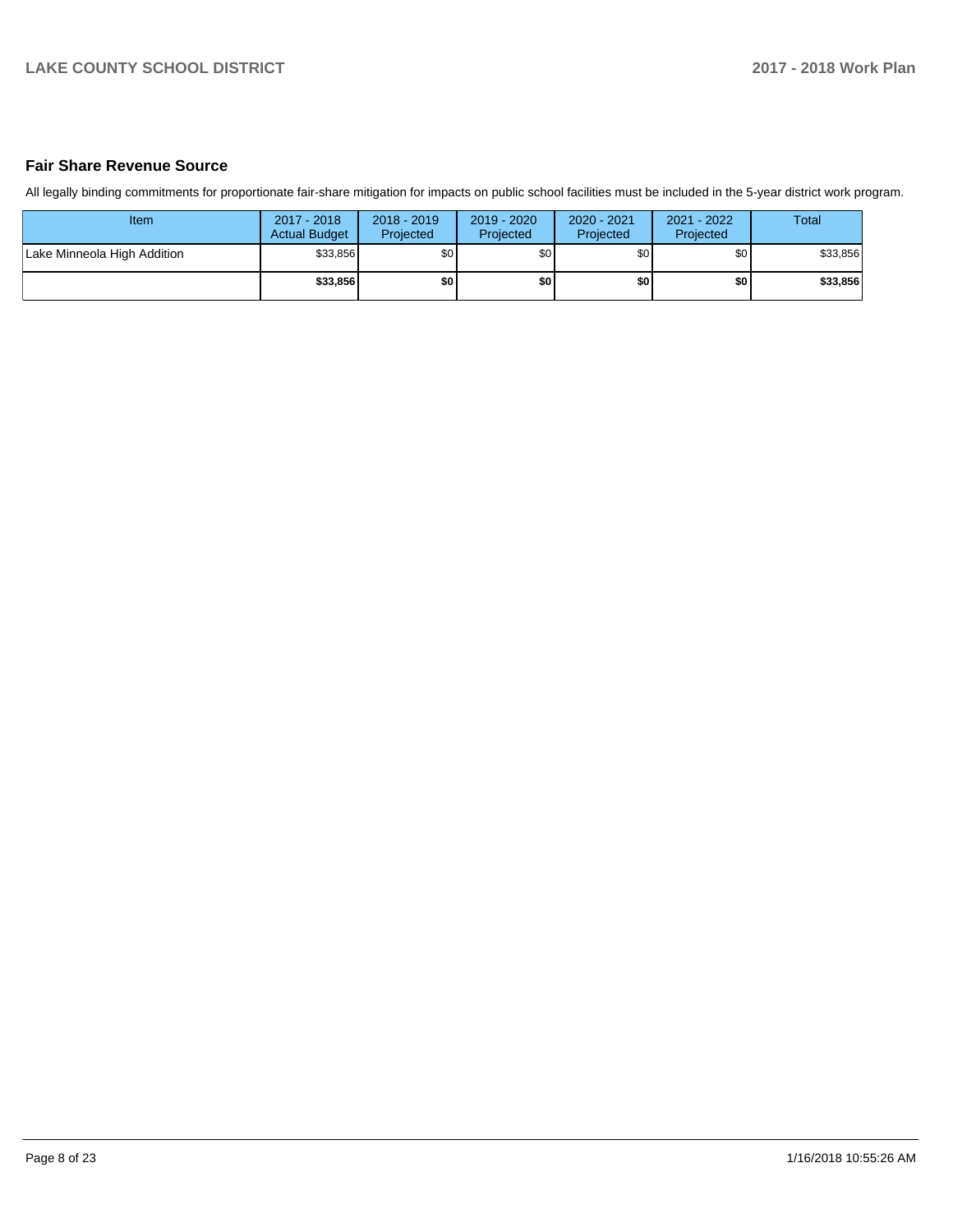### **Sales Surtax Referendum**

Specific information about any referendum for a 1-cent or 1/2-cent surtax referendum during the previous year.

**Did the school district hold a surtax referendum during the past fiscal year 2016 - 2017?**

No

# **Additional Revenue Source**

Any additional revenue sources

| Item                                                                                                                      | 2017 - 2018<br><b>Actual Value</b> | 2018 - 2019<br>Projected | 2019 - 2020<br>Projected | 2020 - 2021<br>Projected | 2021 - 2022<br>Projected | <b>Total</b> |
|---------------------------------------------------------------------------------------------------------------------------|------------------------------------|--------------------------|--------------------------|--------------------------|--------------------------|--------------|
| Proceeds from a s.1011.14/15 F.S. Loans                                                                                   | \$0                                | \$0                      | \$0                      | \$0                      | \$0                      | \$0          |
| District Bonds - Voted local bond<br>referendum proceeds per s.9, Art VII<br><b>State Constitution</b>                    | \$0                                | \$0                      | \$0                      | \$0                      | \$0                      | \$0          |
| Proceeds from Special Act Bonds                                                                                           | \$0                                | \$0                      | \$0                      | \$0                      | \$0                      | \$0          |
| Estimated Revenue from CO & DS Bond<br>Sale                                                                               | \$0                                | \$0                      | \$0                      | \$0                      | \$0                      | \$0          |
| Proceeds from Voted Capital<br>Improvements millage                                                                       | \$0                                | \$0                      | \$0                      | \$0                      | \$0                      | \$0          |
| Other Revenue for Other Capital Projects                                                                                  | \$0                                | \$0                      | \$0                      | \$0                      | \$0                      | \$0          |
| Proceeds from 1/2 cent sales surtax<br>authorized by school board                                                         | \$0                                | \$0                      | \$0                      | \$0                      | \$0                      | \$0          |
| Proceeds from local governmental<br>infrastructure sales surtax                                                           | \$14,200,000                       | \$14,600,000             | \$15,000,000             | \$15,500,000             | \$16,000,000             | \$75,300,000 |
| Proceeds from Certificates of<br>Participation (COP's) Sale                                                               | \$0                                | \$0                      | \$0                      | \$0                      | \$0                      | \$0          |
| Classrooms First Bond proceeds amount<br>authorized in FY 1997-98                                                         | \$0                                | \$0                      | \$0                      | \$0                      | \$0                      | \$0          |
| <b>Classrooms for Kids</b>                                                                                                | \$0                                | \$0                      | \$0                      | \$0                      | \$0                      | \$0          |
| <b>District Equity Recognition</b>                                                                                        | \$0                                | \$0                      | \$0                      | \$0                      | \$0                      | \$0          |
| <b>Federal Grants</b>                                                                                                     | \$0                                | \$0                      | \$0                      | \$0                      | \$0                      | \$0          |
| Proportionate share mitigation (actual<br>cash revenue only, not in kind donations)                                       | \$0                                | \$0                      | \$0                      | \$0                      | \$0                      | \$0          |
| Impact fees received                                                                                                      | \$12,900,000                       | \$13,266,144             | \$13,700,000             | \$14,100,000             | \$14,500,000             | \$68,466,144 |
| Private donations                                                                                                         | \$0                                | \$0                      | \$0                      | \$0                      | \$0                      | \$0          |
| Grants from local governments or not-for-<br>profit organizations                                                         | \$0                                | \$0                      | \$0                      | \$0                      | \$0                      | \$0          |
| Interest, Including Profit On Investment                                                                                  | \$100,000                          | \$100,000                | \$100,000                | \$100,000                | \$100,000                | \$500,000    |
| Revenue from Bonds pledging proceeds<br>from 1 cent or 1/2 cent Sales Surtax                                              | \$0                                | \$0                      | \$0                      | \$0                      | \$0                      | \$0          |
| <b>Total Fund Balance Carried Forward</b>                                                                                 | \$16,354,604                       | \$0                      | \$0                      | \$0                      | \$0                      | \$16,354,604 |
| General Capital Outlay Obligated Fund<br><b>Balance Carried Forward From Total</b><br><b>Fund Balance Carried Forward</b> | \$0                                | \$0                      | \$0                      | \$0                      | \$0                      | \$0          |
| <b>Special Facilities Construction Account</b>                                                                            | \$0                                | \$0                      | \$0                      | \$0                      | \$0                      | \$0          |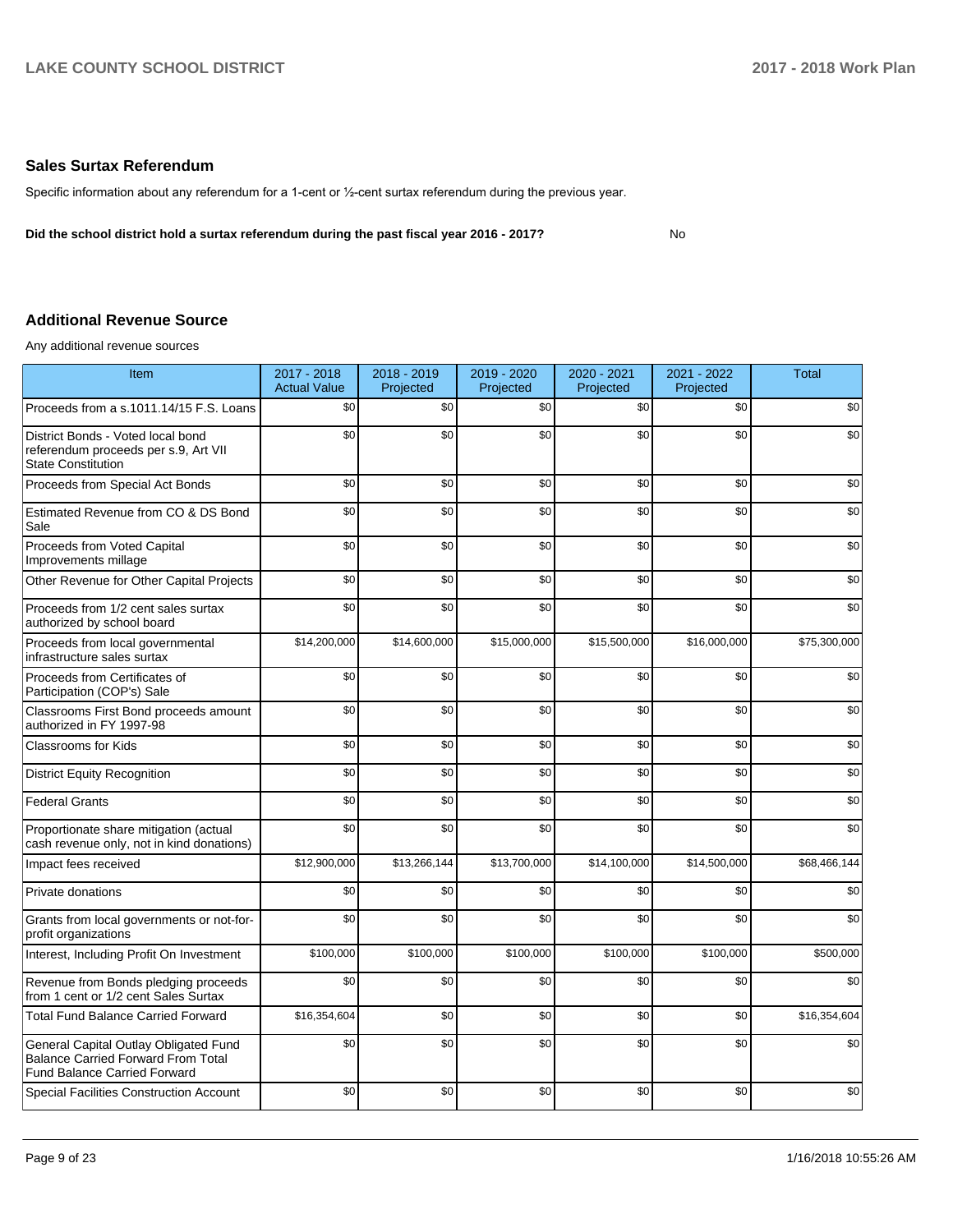| One Cent - 1/2 Cent Sales Surtax Debt<br>Service From Total Fund Balance Carried I<br><b>IForward</b> | \$0 I        | \$0 <sub>1</sub> | \$0          | \$0 <sub>1</sub> | \$0          | \$0              |
|-------------------------------------------------------------------------------------------------------|--------------|------------------|--------------|------------------|--------------|------------------|
| Capital Outlay Projects Funds Balance<br>Carried Forward From Total Fund<br>Balance Carried Forward   | \$0          | \$0              | \$0          | \$0 <sub>1</sub> | \$0          | \$0 <sub>1</sub> |
| <b>Subtotal</b>                                                                                       | \$43,554,604 | \$27.966.144     | \$28,800,000 | \$29.700.000     | \$30,600,000 | \$160,620,748    |

# **Total Revenue Summary**

| <b>Item Name</b>                                            | 2017 - 2018<br><b>Budget</b> | $2018 - 2019$<br>Projected | 2019 - 2020<br>Projected | $2020 - 2021$<br>Projected | 2021 - 2022<br>Projected | <b>Five Year Total</b> |
|-------------------------------------------------------------|------------------------------|----------------------------|--------------------------|----------------------------|--------------------------|------------------------|
| Local 1.5 Mill Discretionary Capital Outlay<br>Revenue      | \$29,687,248                 | \$31,320,546               | \$33,512,984             | \$35,858,893               | \$38,396,016             | \$168,775,687          |
| IPECO and 1.5 Mill Maint and Other 1.5<br>Mill Expenditures | (S46, 712, 397)              | (\$34,567,852)             | (\$34,747,202)           | (\$35,451,580)             | (\$35,530,283)           | (\$187,009,314)        |
| <b>PECO Maintenance Revenue</b>                             | \$700,000                    | \$700.000                  | \$700,000                | \$700,000                  | \$700,000                | \$3,500,000            |
| Available 1.50 Mill for New<br><b>Construction</b>          | ( \$17,025,149]              | (\$3,247,306)              | (\$1,234,218)            | \$407,313                  | \$2,865,733              | ( \$18, 233, 627]      |

| <b>Item Name</b>                      | $2017 - 2018$<br><b>Budget</b> | $2018 - 2019$<br>Projected | $2019 - 2020$<br>Projected | 2020 - 2021<br>Projected | 2021 - 2022<br>Projected | <b>Five Year Total</b> |
|---------------------------------------|--------------------------------|----------------------------|----------------------------|--------------------------|--------------------------|------------------------|
| ICO & DS Revenue                      | \$393,748                      | \$393,748                  | \$393,748                  | \$393,748                | \$393,748                | \$1,968,740            |
| <b>IPECO New Construction Revenue</b> | \$0                            | \$0 <sub>1</sub>           | \$0                        | \$0                      | \$0                      | \$0                    |
| Other/Additional Revenue              | \$43,588,460                   | \$27,966,144               | \$28,800,000               | \$29,700,000             | \$30,600,000             | \$160,654,604          |
| <b>Total Additional Revenuel</b>      | \$43,982,208                   | \$28,359,892               | \$29,193,748               | \$30,093,748             | \$30,993,748             | \$162,623,344          |
| <b>Total Available Revenue</b>        | \$26,957,059                   | \$25,112,586               | \$27,959,530               | \$30,501,061             | \$33,859,481             | \$144,389,717          |

# **Project Schedules**

## **Capacity Project Schedules**

A schedule of capital outlay projects necessary to ensure the availability of satisfactory classrooms for the projected student enrollment in K-12 programs.

| <b>Project Description</b>       | Location  |                          | 2017 - 2018 | 2018 - 2019  | 2019 - 2020 | $2020 - 2021$ | 2021 - 2022 | Total            | Funded |
|----------------------------------|-----------|--------------------------|-------------|--------------|-------------|---------------|-------------|------------------|--------|
| New Four Corners K- Location not | specified | Planned<br>Cost:         | \$2,846,839 | \$30,000,000 | \$0         | \$0           | \$0         | \$32,846,839 Yes |        |
|                                  |           | <b>Student Stations:</b> |             | 1,440        |             |               |             | 1,440            |        |
|                                  |           | <b>Total Classrooms:</b> |             | 71           |             |               |             |                  |        |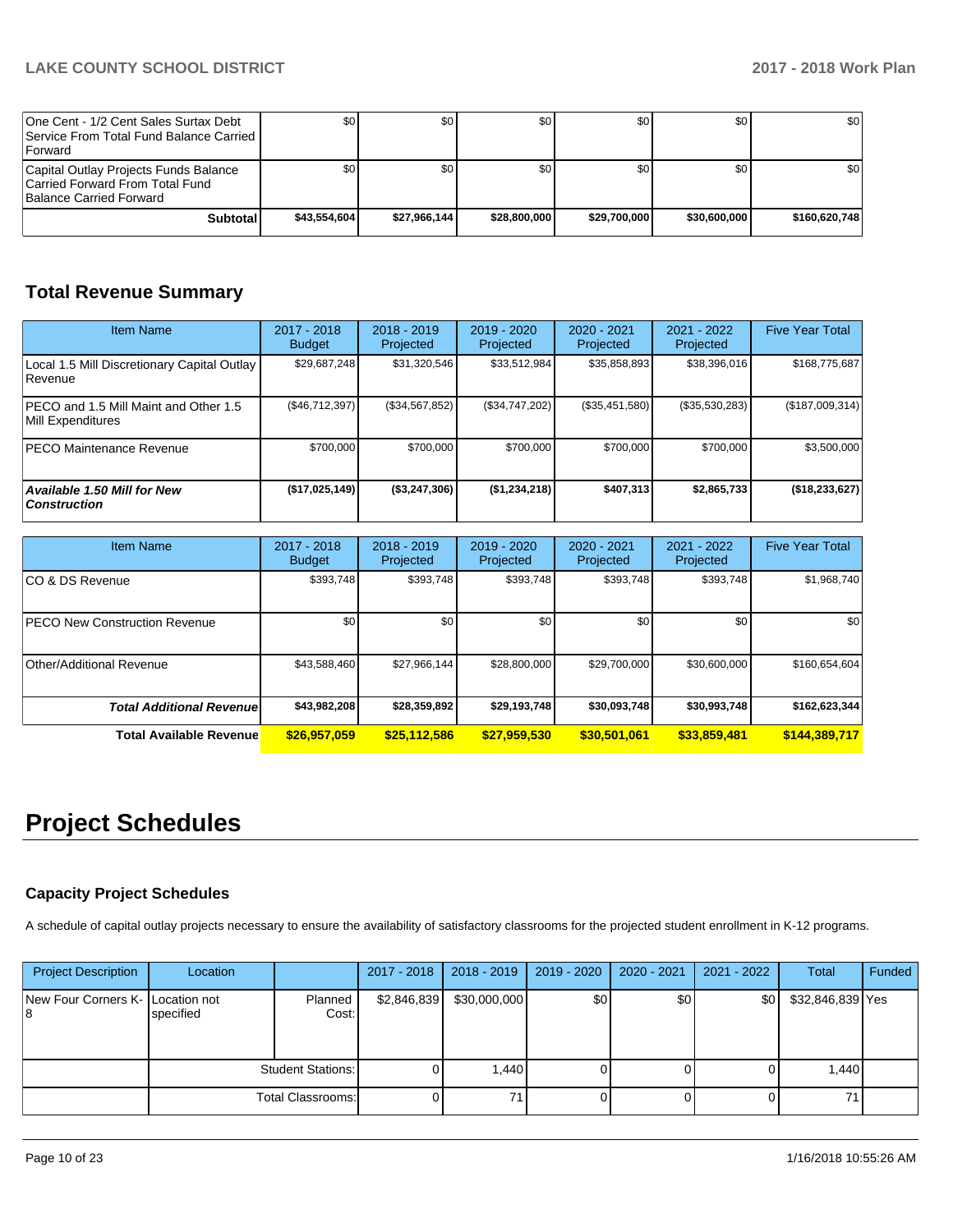|                                                               |                                            | Gross Sq Ft:             | 0           | 215,000     | 0           | 0            | 0           | 215,000          |  |
|---------------------------------------------------------------|--------------------------------------------|--------------------------|-------------|-------------|-------------|--------------|-------------|------------------|--|
| <b>Classroom Addition</b>                                     | <b>LAKE MINNEOLA</b><br><b>SENIOR HIGH</b> | Planned<br>Cost:         | \$0         | \$0         | \$0         | \$1,000,000  | \$7,000,000 | \$8,000,000 Yes  |  |
|                                                               |                                            | <b>Student Stations:</b> | $\mathbf 0$ | 0           | $\mathbf 0$ | 0            | 475         | 475              |  |
|                                                               |                                            | <b>Total Classrooms:</b> | $\mathbf 0$ | 0           | 0           | 0            | 19          | 19               |  |
|                                                               |                                            | Gross Sq Ft:             | $\mathbf 0$ | 0           | 0           | 0            | 25,000      | 25,000           |  |
| Classroom Addition -<br><b>Planning Funds</b>                 | <b>LAKE HILLS ESE</b><br>CENTER            | Planned<br>Cost:         | \$0         | \$0         | \$0         | \$0          | \$100,000   | \$100,000 Yes    |  |
|                                                               |                                            | <b>Student Stations:</b> | $\mathbf 0$ | 0           | 0           | 0            | $\mathbf 0$ | 0                |  |
|                                                               |                                            | <b>Total Classrooms:</b> | $\mathbf 0$ | 0           | 0           | 0            | $\Omega$    | $\Omega$         |  |
|                                                               |                                            | Gross Sq Ft:             | $\mathbf 0$ | 0           | 0           | 0            | 6,000       | 6,000            |  |
| Remodeling and<br>Portable<br>Replacement -<br>Planning Funds | <b>BEVERLY SHORES</b><br><b>ELEMENTARY</b> | Planned<br>Cost:         | \$0         | \$0         | \$0         | \$0          | \$500,000   | \$500,000 Yes    |  |
|                                                               |                                            | <b>Student Stations:</b> | $\mathbf 0$ | $\mathbf 0$ | $\mathbf 0$ | $\Omega$     | $\Omega$    | $\Omega$         |  |
|                                                               |                                            | <b>Total Classrooms:</b> | $\mathbf 0$ | 0           | $\Omega$    | $\Omega$     | $\Omega$    | $\Omega$         |  |
|                                                               |                                            | Gross Sq Ft:             | $\Omega$    | $\Omega$    | $\Omega$    | 0            | 30,000      | 30,000           |  |
| Replacement of CES<br>with K-8 - Partial<br>Funding           | <b>CLERMONT</b><br><b>ELEMENTARY</b>       | Planned<br>Cost:         | \$50,000    | \$0         | \$1,000,000 | \$15,274,734 | \$0         | \$16,324,734 Yes |  |
|                                                               |                                            | <b>Student Stations:</b> | $\mathbf 0$ | $\Omega$    | $\Omega$    | 720          | $\mathbf 0$ | 720              |  |
|                                                               |                                            | <b>Total Classrooms:</b> | $\mathbf 0$ | 0           | 0           | 46           | $\mathbf 0$ | 46               |  |
|                                                               |                                            | Gross Sq Ft:             | $\mathbf 0$ | $\Omega$    | $\Omega$    | 100,000      | $\mathbf 0$ | 100,000          |  |
| Replacement of CMS<br>with K-8. Partial<br>funding            | <b>CLERMONT</b><br><b>MIDDLE</b>           | Planned<br>Cost:         | \$0         | \$0         | \$1,000,000 | \$15,274,734 | \$0         | \$16,274,734 Yes |  |
|                                                               |                                            | <b>Student Stations:</b> | $\mathbf 0$ | 0           | $\mathbf 0$ | 720          | 0           | 720              |  |
|                                                               |                                            | <b>Total Classrooms:</b> | $\mathbf 0$ | 0           | $\mathbf 0$ | 45           | 0           | 45               |  |
|                                                               |                                            | Gross Sq Ft:             | $\mathbf 0$ | $\mathbf 0$ | 0           | 115,000      | 0           | 115,000          |  |
| Remodeling and<br>Portable<br>Replacement -<br>Planning Funds | <b>EUSTIS</b><br><b>ELEMENTARY</b>         | Planned<br>Cost:         | \$0         | \$0         | \$0         | \$0          | \$500,000   | \$500,000 Yes    |  |
|                                                               |                                            | <b>Student Stations:</b> | $\mathbf 0$ | 0           | $\mathbf 0$ | 0            | 0           | 0                |  |
|                                                               |                                            | <b>Total Classrooms:</b> | $\mathbf 0$ | $\mathbf 0$ | $\mathbf 0$ | 0            | $\Omega$    | $\Omega$         |  |
|                                                               |                                            | Gross Sq Ft:             | $\mathsf 0$ | 0           | 0           | 0            | 60,000      | 60,000           |  |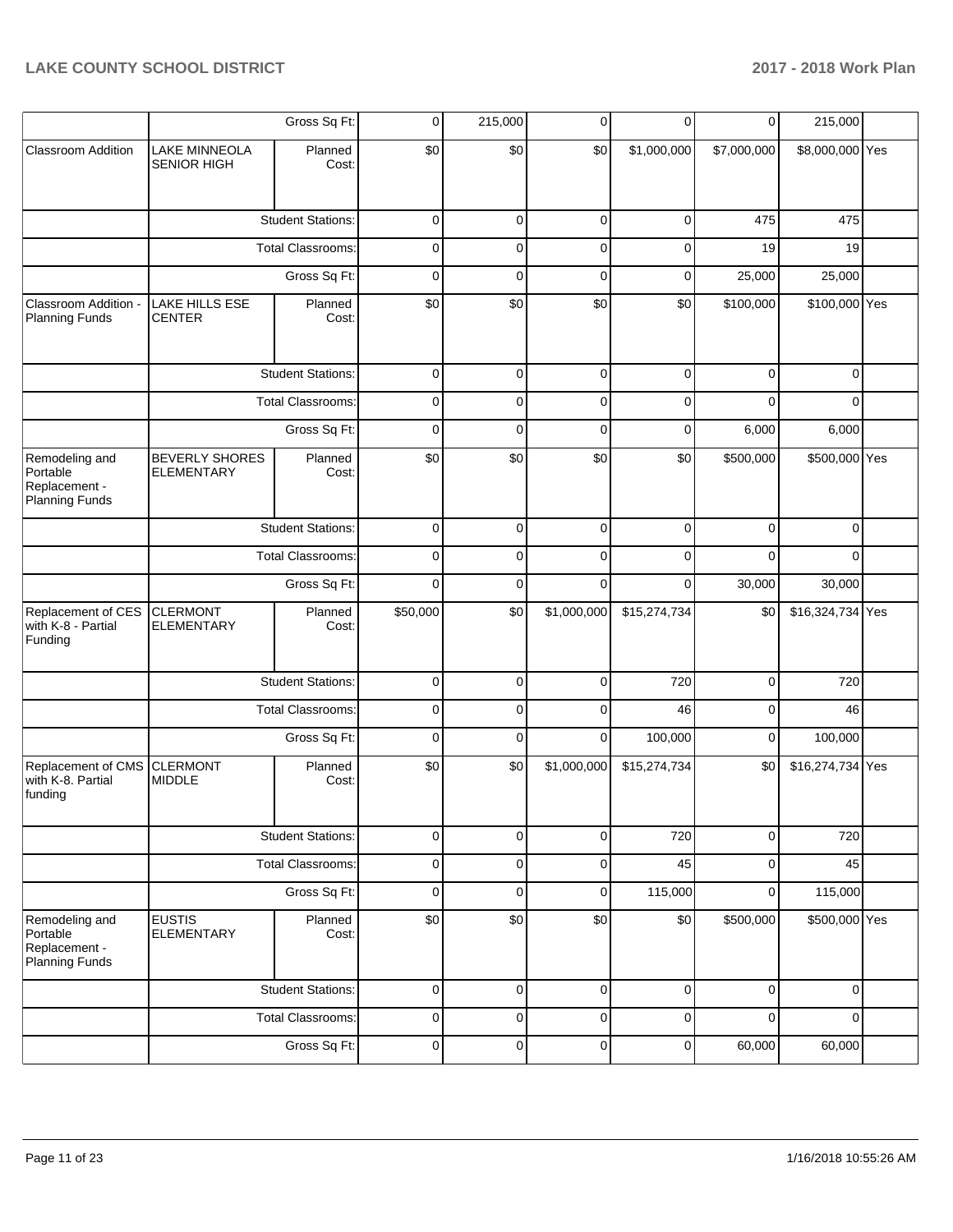| Remodeling and<br>Portable<br>Replacement | <b>IFRUITLAND PARK</b><br><b>ELEMENTARY</b> | Planned<br>Cost:         | \$100,000   | \$0          | \$0          | \$2,000,000  | \$17,743,410 | \$19,843,410 Yes |  |
|-------------------------------------------|---------------------------------------------|--------------------------|-------------|--------------|--------------|--------------|--------------|------------------|--|
|                                           |                                             | <b>Student Stations:</b> |             |              | 0            |              |              |                  |  |
|                                           |                                             | <b>Total Classrooms:</b> |             |              | 0            | 0            |              |                  |  |
|                                           |                                             | Gross Sq Ft:             |             |              | 0            | 0            | 60,000       | 60,000           |  |
|                                           |                                             | <b>Planned Cost:</b>     | \$2,996,839 | \$30,000,000 | \$2,000,000  | \$33,549,468 | \$25,843,410 | \$94,389,717     |  |
|                                           |                                             | <b>Student Stations:</b> | 0           | 1,440        | 0            | 1,440        | 475          | 3,355            |  |
|                                           |                                             | <b>Total Classrooms:</b> | 0           | 71           | $\mathbf{0}$ | 91           | 19           | 181              |  |
|                                           |                                             | Gross Sq Ft:             | 0           | 215,000      | 0            | 215,000      | 181,000      | 611,000          |  |

### **Other Project Schedules**

Major renovations, remodeling, and additions of capital outlay projects that do not add capacity to schools.

| <b>Project Description</b>                             | Location               | 2017 - 2018<br><b>Actual Budget</b> | $2018 - 2019$<br>Projected | 2019 - 2020<br>Projected | 2020 - 2021<br>Projected | $2021 - 2022$<br>Projected | Total            | Funded |
|--------------------------------------------------------|------------------------|-------------------------------------|----------------------------|--------------------------|--------------------------|----------------------------|------------------|--------|
| District-Wide Capital Renewal<br>Projects              | Location not specified | \$0                                 | \$6,500,000                | \$7,000,000              | \$7,000,000              | \$7,000,000                | \$27,500,000 Yes |        |
| District-wide Technology<br>Infrastructure/AV Upgrades | Location not specified | \$0                                 | \$5,000,000                | \$5,000,000              | \$5,000,000              | \$5,000,000                | \$20,000,000 Yes |        |
| <b>Minor Capital Projects</b>                          | Location not specified | \$500,000                           | \$500,000                  | \$500,000                | \$500,000                | \$500,000                  | \$2,500,000 Yes  |        |
|                                                        |                        | \$500,000                           | \$12,000,000               | \$12,500,000             | \$12,500,000             | \$12,500,000               | \$50,000,000     |        |

### **Additional Project Schedules**

Any projects that are not identified in the last approved educational plant survey.

Nothing reported for this section.

### **Non Funded Growth Management Project Schedules**

Schedule indicating which projects, due to planned development, that CANNOT be funded from current revenues projected over the next five years.

| <b>Project Description</b>                | 2017 - 2018<br><b>Actual Budget</b> | $2018 - 2019$<br>Projected | 2019 - 2020<br>Projected | $2020 - 2021$<br>Projected | 2021 - 2022<br>Projected | <b>Total</b>    | Funded |
|-------------------------------------------|-------------------------------------|----------------------------|--------------------------|----------------------------|--------------------------|-----------------|--------|
| Land Acquisition                          | \$2,000,000                         | \$1,000,000                | \$1,000,000              | \$1,000,000                | \$1,000,000              | \$6,000,000 No  |        |
| Maintenance Backlog                       | \$30,000,000                        | \$0 <sub>1</sub>           | \$0 <sub>1</sub>         | \$0 <sub>1</sub>           | \$0                      | \$30,000,000 No |        |
| Technology Upgrades                       | \$10,000,000                        | \$5,000,000                | \$5,000,000              | \$5,000,000                | \$5,000,000              | \$30,000,000 No |        |
| Eustis Transportation Lot<br>Improvements | \$1,500,000                         | \$0                        | \$0 <sub>1</sub>         | \$0                        | \$0                      | \$1,500,000 No  |        |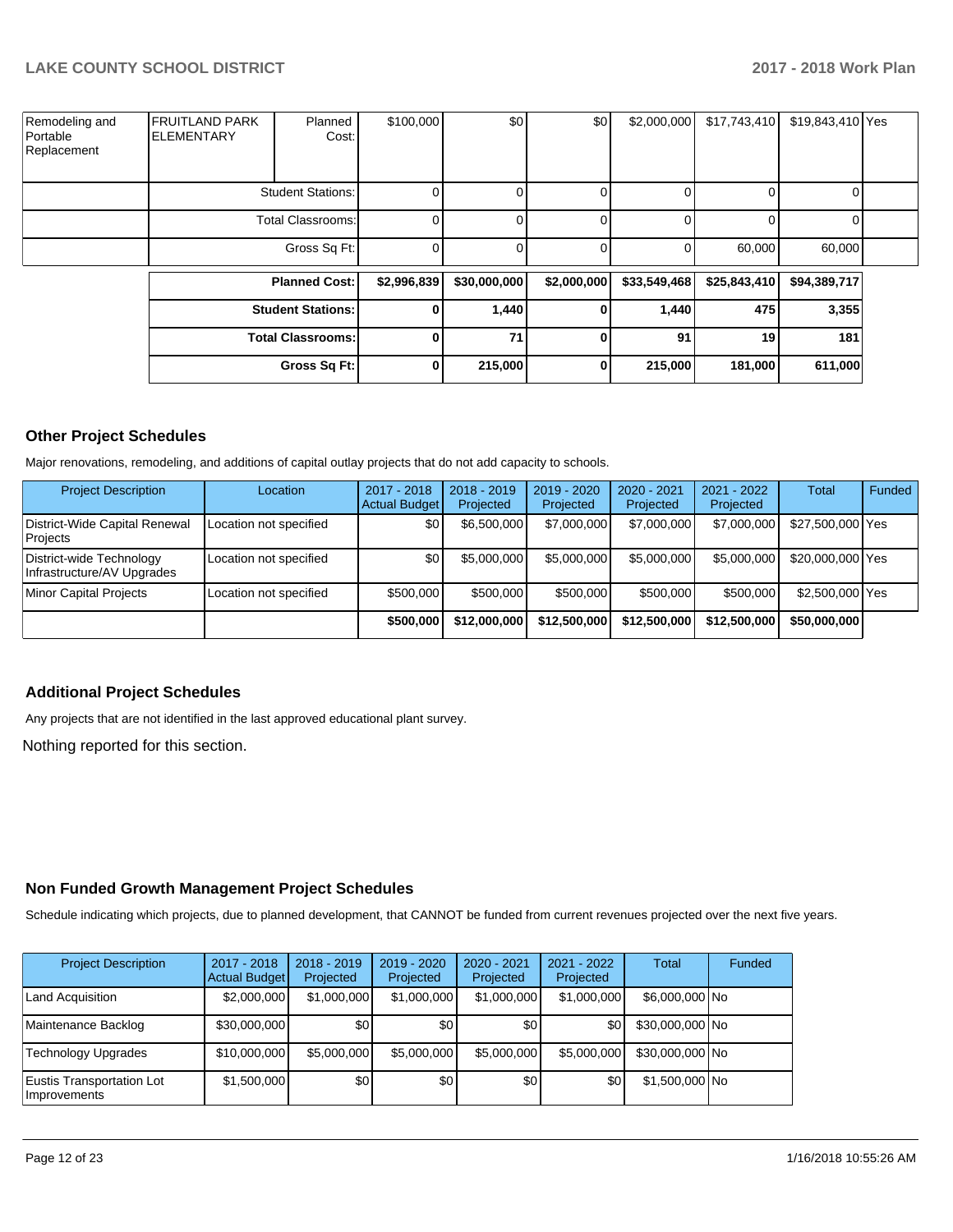| <b>IT Ancillary Office</b><br>Improvements                                       | \$0          | \$0          | \$1,100,000  | \$0          | \$0         | \$1,100,000 No            |  |
|----------------------------------------------------------------------------------|--------------|--------------|--------------|--------------|-------------|---------------------------|--|
| Computer Refresh (to desired<br>standards)                                       | \$5,000,000  | \$2,500,000  | \$2,500,000  | \$2,500,000  | \$2,500,000 | \$15,000,000 No           |  |
| Remaining funding for Beverly<br>Shores ES<br>Renovation/Portable<br>Replacement | \$0          | \$0          | \$0          | \$12,000,000 | \$0         | \$12,000,000 No           |  |
| <b>Curtright Center Renovation</b>                                               | \$17,700,000 | \$0          | \$0          | \$0          | \$0         | \$17,700,000 No           |  |
| <b>Eustis Elementary</b><br>Renovation/Portable<br>Replacement                   | \$0          | \$0          | \$0          | \$15,500,000 | \$0         | \$15,500,000 No           |  |
| Grassy Lake ES Classroom<br>Addition                                             | \$4,000,000  | \$0          | \$0          | \$0          | \$0         | \$4,000,000 No            |  |
| Lake Hills ESE Center<br><b>Classroom Addition</b>                               | \$0          | \$0          | \$2,400,000  | \$0          | \$0         | \$2,400,000 No            |  |
| Leesburg ES/Oak Park MS K-8<br>Conversion                                        | \$13,800,000 | \$0          | \$0          | \$0          | \$0         | \$13,800,000 No           |  |
| Sorrento ES Classroom<br>Addition                                                | \$0          | \$0          | \$4,000,000  | \$0          | \$0         | \$4,000,000 No            |  |
| Tavares ES Relief                                                                | \$0          | \$0          | \$22,000,000 | \$0          | \$0         | \$22,000,000 No           |  |
| Treadway ES<br>Renovation/Portable<br>Replacement                                | \$12,500,000 | \$0          | \$0          | \$0          | \$0         | \$12,500,000 No           |  |
| Villages ES Classroom<br>Addition/Portable Replacement                           | \$0          | \$3,000,000  | \$0          | \$0          | \$0         | \$3,000,000 No            |  |
| Athletic Field Improvements                                                      | \$500,000    | \$250,000    | \$250,000    | \$250,000    | \$250,000   | \$1,500,000 No            |  |
|                                                                                  | \$97,000,000 | \$11,750,000 | \$38,250,000 | \$36,250,000 |             | \$8,750,000 \$192,000,000 |  |

# **Tracking**

# **Capacity Tracking**

| Location                                | $2017 -$<br><b>2018 Satis.</b><br>Stu. Sta. | Actual<br>$2017 -$<br><b>2018 FISH</b><br>Capacity | Actual<br>$2016 -$<br>2017<br><b>COFTE</b> | # Class<br><b>Rooms</b> | Actual<br>Average<br>$2017 -$<br>2018 Class<br><b>Size</b> | Actual<br>$2017 -$<br>2018<br>Utilization | <b>New</b><br>Stu.<br>Capacity | <b>New</b><br>Rooms to<br>be<br>Added/Re<br>moved | Projected<br>$2021 -$<br>2022<br><b>COFTE</b> | Projected<br>$2021 -$<br>2022<br><b>Utilization</b> | Projected<br>$2021 -$<br>2022 Class<br><b>Size</b> |
|-----------------------------------------|---------------------------------------------|----------------------------------------------------|--------------------------------------------|-------------------------|------------------------------------------------------------|-------------------------------------------|--------------------------------|---------------------------------------------------|-----------------------------------------------|-----------------------------------------------------|----------------------------------------------------|
| IMASCOTTE CHARTER<br>IELEMENTARY SCHOOL | 940                                         | 940                                                | 811                                        | 51                      | 16                                                         | 86.00 %                                   | $\Omega$                       | 0                                                 | 800                                           | 85.00 %                                             | 16                                                 |
| LAKE HILLS ESE<br><b>CENTER</b>         | 276                                         | 276                                                | 194                                        | 27                      |                                                            | 70.00 %                                   | $\Omega$                       | 0                                                 | 212                                           | 77.00 %                                             | 8 <sub>1</sub>                                     |
| ISAWGRASS BAY<br>IELEMENTARY            | 1,532                                       | 1,532                                              | 1,336                                      | 83                      | 16                                                         | 87.00 %                                   | $\Omega$                       | 0                                                 | 1,458                                         | 95.00 %                                             | 18                                                 |
| <b>GRASSY LAKE</b><br>IELEMENTARY       | 1,066                                       | 1,066                                              | 1,021                                      | 58                      | 18                                                         | 96.00 %                                   | $\Omega$                       | 0                                                 | 1,041                                         | 98.00 %                                             | 18                                                 |
| IEAST RIDGE MIDDLE<br><b>SCHOOL</b>     | 1,414                                       | 1,272                                              | 1,095                                      | 60                      | 18                                                         | 86.00 %                                   | $\Omega$                       | 0                                                 | 1,159                                         | 91.00 %                                             | 19                                                 |
| <b>SORRENTO</b><br><b>IELEMENTARY</b>   | 936                                         | 936                                                | 769                                        | 51                      | 15                                                         | 82.00 %                                   | $\Omega$                       | 0                                                 | 796                                           | 85.00 %                                             | 16                                                 |
| <b>LEESBURG</b><br>IELEMENTARY          | 967                                         | 967                                                | 787                                        | 51                      | 15                                                         | 81.00 %                                   | $-160$                         | -8                                                | 806                                           | 100.00 %                                            | 19                                                 |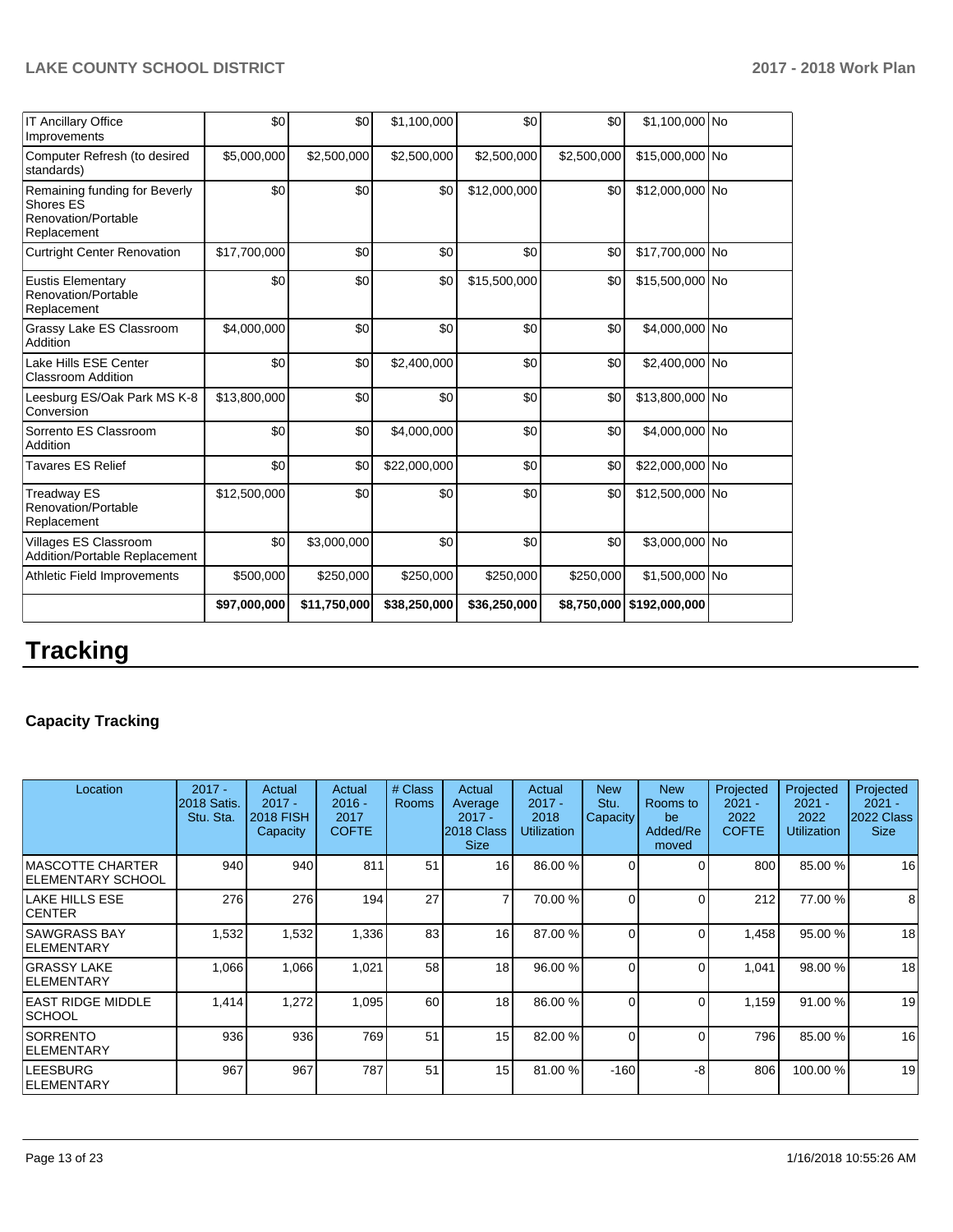| <b>LOST LAKE</b><br><b>ELEMENTARY</b>                                 | 1,142 | 1,142    | 1,059    | 60  | 18             | 93.00 % | -100        | -5          | 1,015    | 97.00 % | 18          |
|-----------------------------------------------------------------------|-------|----------|----------|-----|----------------|---------|-------------|-------------|----------|---------|-------------|
| <b>WINDY HILL MIDDLE</b>                                              | 1,573 | 1,415    | 1,352    | 65  | 21             | 96.00 % | $\Omega$    | $\Omega$    | 1,430    | 101.00% | 22          |
| <b>ROUND LAKE</b><br><b>ELEMENTARY</b>                                | 1,043 | 1,043    | 918      | 53  | 17             | 88.00 % | $\Omega$    | $\Omega$    | 958      | 92.00 % | 18          |
| UMATILLA ELEMENTARY                                                   | 703   | 703      | 612      | 37  | 17             | 87.00%  | -60         | $-3$        | 611      | 95.00 % | 18          |
| <b>EAST RIDGE SENIOR</b><br><b>HIGH</b>                               | 2,755 | 2,617    | 2,293    | 113 | 20             | 88.00 % | -48         | $-2$        | 2,542    | 99.00 % | 23          |
| <b>PINE RIDGE</b><br><b>ELEMENTARY</b>                                | 968   | 968      | 836      | 51  | 16             | 86.00 % | $-100$      | $-5$        | 771      | 89.00 % | 17          |
| <b>UMATILLA MIDDLE</b>                                                | 861   | 774      | 555      | 38  | 15             | 72.00 % | -66         | $-3$        | 515      | 73.00 % | 15          |
| <b>SPRING CREEK</b><br><b>ELEMENTARY</b>                              | 667   | 600      | 586      | 35  | 17             | 98.00 % | $\Omega$    | $\Omega$    | 586      | 98.00 % | 17          |
| <b>SOUTH LAKE SENIOR</b><br><b>HIGH</b>                               | 2,329 | 2,212    | 1,799    | 97  | 19             | 81.00 % | -47         | $-2$        | 2,108    | 97.00 % | 22          |
| <b>EUSTIS MIDDLE</b>                                                  | 1,440 | 1,296    | 920      | 61  | 15             | 71.00 % | $-160$      | -8          | 970      | 85.00 % | 18          |
| <b>VILLAGES ELEMENTARY</b>                                            | 887   | 887      | 812      | 47  | 17             | 91.00%  | $\mathbf 0$ | $\mathbf 0$ | 858      | 97.00 % | 18          |
| <b>ASTATULA</b><br><b>ELEMENTARY</b>                                  | 791   | 791      | 661      | 43  | 15             | 84.00 % | $-22$       | $-1$        | 760      | 99.00 % | 18          |
| <b>MOUNT DORA MIDDLE</b>                                              | 1,084 | 975      | 872      | 47  | 19             | 89.00 % | $\Omega$    | $\Omega$    | 952      | 98.00 % | 20          |
| <b>RIMES EARLY</b><br><b>LEARNING &amp; LITERACY</b><br><b>CENTER</b> | 410   | 410      | 183      | 21  | 9              | 45.00 % | $-162$      | -9          | 229      | 92.00 % | 19          |
| <b>TRIANGLE</b><br><b>ELEMENTARY</b>                                  | 846   | 846      | 702      | 46  | 15             | 83.00 % | -40         | $-2$        | 706      | 88.00 % | 16          |
| <b>LAKE VOCATIONAL</b><br><b>CENTERS</b>                              | 983   | 1,179    | $\Omega$ | 57  | 0              | 0.00%   | 0           | $\mathbf 0$ | $\Omega$ | 0.00%   | $\mathbf 0$ |
| <b>MASCOTTE CENTER</b>                                                | 580   | $\Omega$ | $\Omega$ | 28  | $\Omega$       | 0.00%   | $\Omega$    | $\mathbf 0$ | $\Omega$ | 0.00%   | 0           |
| <b>TAVARES ELEMENTARY</b>                                             | 973   | 973      | 895      | 50  | 18             | 92.00 % | -40         | $-2$        | 933      | 100.00% | 19          |
| <b>OAK PARK MIDDLE</b>                                                | 873   | 785      | 501      | 38  | 13             | 64.00%  | $-160$      | -8          | 513      | 82.00%  | 17          |
| <b>MINNEOLA</b><br><b>ELEMENTARY</b>                                  | 1,118 | 1,118    | 1,042    | 60  | 17             | 93.00 % | $\Omega$    | 0           | 1,107    | 99.00 % | 18          |
| <b>CARVER MIDDLE</b>                                                  | 1,255 | 1,129    | 788      | 53  | 15             | 70.00 % | $\Omega$    | $\Omega$    | 889      | 79.00 % | 17          |
| <b>GROVELAND</b><br>ELEMENTARY                                        | 961   | 961      | 766      | 50  | 15             | 80.00 % | $-220$      | $-11$       | 692      | 93.00 % | 18          |
| EUSTIS HIGH ANNEX<br>(CURTRIGHT CAMPUS)                               | 563   | 506      | 302      | 23  | 13             | 60.00 % | $\mathbf 0$ | $\Omega$    | 355      | 70.00 % | 15          |
| <b>CLERMONT</b><br><b>ELEMENTARY</b>                                  | 749   | 749      | 499      | 38  | 13             | 67.00 % | $-220$      | -11         | 500      | 95.00 % | 19          |
| IMT DORA SENIOR HIGH                                                  | 1,327 | 1,194    | 975      | 55  | 18             | 82.00 % | 0           | $\mathbf 0$ | 1,160    | 97.00 % | 21          |
| <b>TAVARES SENIOR HIGH</b>                                            | 1,544 | 1,466    | 1,245    | 62  | 20             | 85.00 % | $\mathbf 0$ | $\mathbf 0$ | 1,439    | 98.00 % | 23          |
| <b>TAVARES MIDDLE</b>                                                 | 1,330 | 1,197    | 1,110    | 56  | 20             | 93.00 % | -44         | $-2$        | 1,118    | 97.00 % | 21          |
| <b>UMATILLA CENTER</b>                                                | 90    | 90       | 18       | 5   | $\overline{4}$ | 20.00 % | 0           | $\mathbf 0$ | $\Omega$ | 0.00%   | $\mathbf 0$ |
| UMATILLA SENIOR HIGH                                                  | 968   | 822      | 764      | 41  | 19             | 93.00 % | 0           | $\mathbf 0$ | 783      | 95.00 % | 19          |
| <b>TREADWAY</b><br><b>ELEMENTARY</b>                                  | 998   | 998      | 945      | 53  | 18             | 95.00 % | -60         | -3          | 926      | 99.00 % | 19          |
| <b>EUSTIS HEIGHTS</b><br><b>ELEMENTARY</b>                            | 808   | 808      | 640      | 44  | 15             | 79.00 % | 0           | $\mathbf 0$ | 609      | 75.00 % | 14          |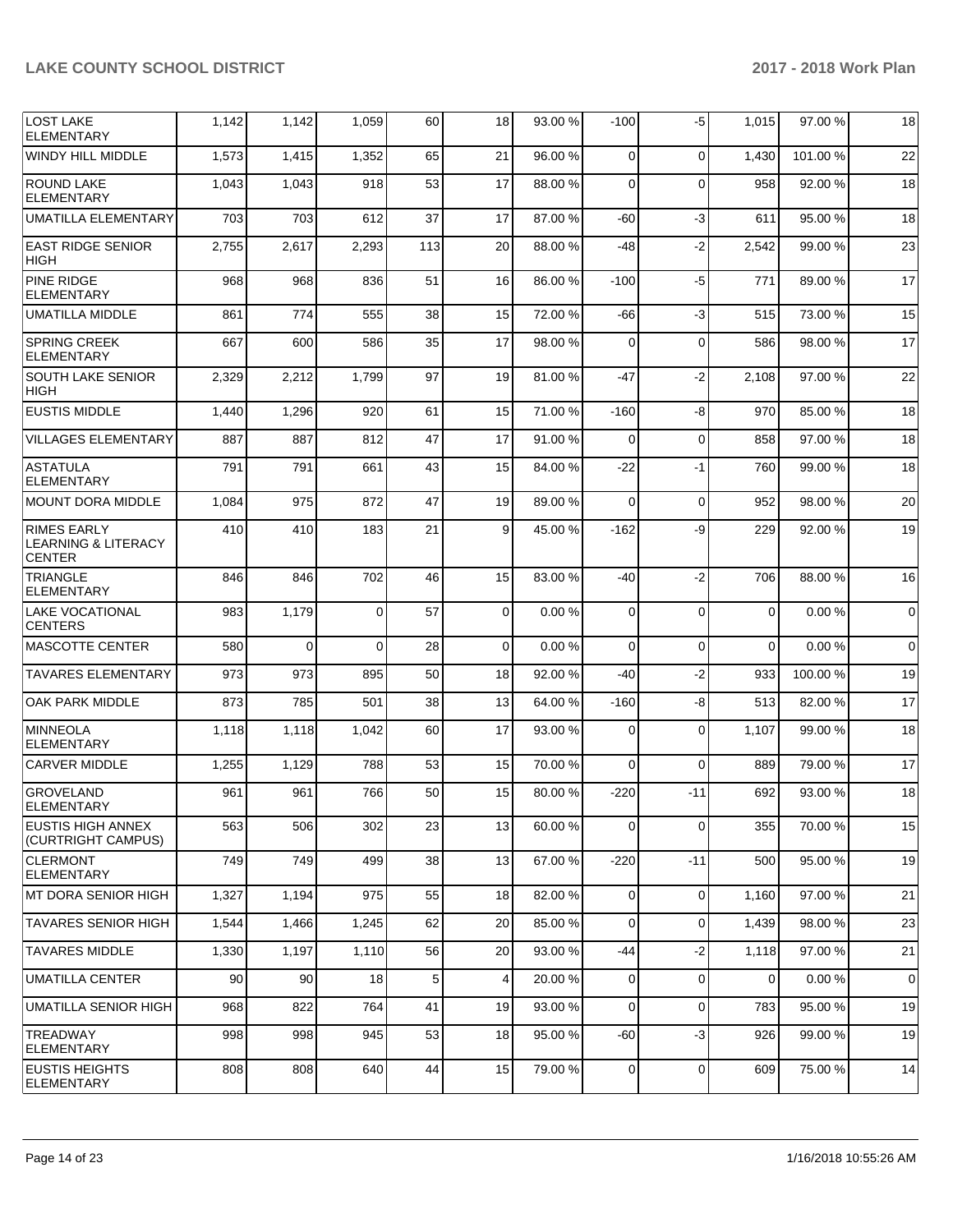| <b>IEUSTIS SENIOR HIGH</b>                  | 997    | 847    | 894      | 42    | 21       | 105.00 % | $\Omega$ | $\Omega$ | 913      | 108.00% | 22          |
|---------------------------------------------|--------|--------|----------|-------|----------|----------|----------|----------|----------|---------|-------------|
| FRUITLAND PARK<br>ELEMENTARY                | 806    | 806    | 736      | 43    | 17       | 91.00 %  | $-40$    | $-2$     | 711      | 93.00 % | 17          |
| <b>CECIL E GRAY MIDDLE</b>                  | 1,598  | 1,438  | 964      | 66    | 15       | 67.00 %  | 0        | $\Omega$ | 1,034    | 72.00 % | 16          |
| ISEMINOLE SPRINGS<br><b>IELEMENTARY</b>     | 767    | 767    | 516      | 41    | 13       | 67.00 %  | $-200$   | $-10$    | 528      | 93.00 % | 17          |
| <b>LEESBURG SENIOR</b><br>HIGH              | 2,087  | 1,982  | 1,433    | 89    | 16       | 72.00 %  | 0        | $\Omega$ | 1,532    | 77.00 % | 17          |
| LAKE MINNEOLA<br> SENIOR HIGH               | 1,932  | 1,835  | 1,769    | 79    | 22       | 96.00 %  | 0        | $\Omega$ | 1,711    | 93.00 % | 22          |
| ALTOONA SCHOOL                              | 218    | 0      | $\Omega$ | 11    | $\Omega$ | 0.00%    | $\Omega$ | $\Omega$ | $\Omega$ | 0.00%   | $\mathbf 0$ |
| <b>BEVERLY SHORES</b><br><b>IELEMENTARY</b> | 876    | 876    | 638      | 47    | 14       | 73.00 %  | $-120$   | $-6$     | 727      | 96.00 % | 18          |
| <b>ICYPRESS RIDGE</b><br>ELEMENTARY         | 609    | 609    | 597      | 31    | 19       | 98.00 %  | 0        | $\Omega$ | 595      | 98.00 % | 19          |
| <b>CLERMONT MIDDLE</b>                      | 986    | 887    | 689      | 43    | 16       | 78.00 %  | $-100$   | -5       | 752      | 96.00 % | 20          |
| <b>EUSTIS ELEMENTARY</b>                    | 529    | 529    | 519      | 28    | 19       | 98.00 %  | $-40$    | $-2$     | 476      | 97.00 % | 18          |
|                                             | 51,155 | 48,219 | 39,418   | 2,428 | 16       | 81.75 %  | $-2,209$ | $-110$   | 41,286   | 89.73 % | 18          |

The COFTE Projected Total (41,286) for 2021 - 2022 must match the Official Forecasted COFTE Total (39,511 ) for 2021 - 2022 before this section can be completed. In the event that the COFTE Projected Total does not match the Official forecasted COFTE, then the Balanced Projected COFTE Table should be used to balance COFTE.

| Projected COFTE for 2021 - 2022 |        |     |  |
|---------------------------------|--------|-----|--|
| Elementary (PK-3)               | 12,526 |     |  |
| Middle (4-8)                    | 15,224 | Ele |  |
| High (9-12)                     | 11,761 | Mi  |  |
|                                 | 39,511 | Hi  |  |

| <b>Grade Level Type</b> | <b>Balanced Projected</b><br>COFTE for 2021 - 2022 |
|-------------------------|----------------------------------------------------|
| Elementary (PK-3)       | $-1,718$                                           |
| Middle (4-8)            | 824                                                |
| High (9-12)             | -881                                               |
|                         | 39,511                                             |

## **Relocatable Replacement**

Number of relocatable classrooms clearly identified and scheduled for replacement in the school board adopted financially feasible 5-year district work program.

| Location                               | 2017 - 2018   2018 - 2019   2019 - 2020   2020 - 2021   2021 - 2022 |    | Year 5 Total |
|----------------------------------------|---------------------------------------------------------------------|----|--------------|
| WINDY HILL MIDDLE                      |                                                                     |    |              |
| <b>SAWGRASS BAY ELEMENTARY</b>         |                                                                     | 19 | 19           |
| <b>Total Relocatable Replacements:</b> |                                                                     | 26 | 26           |

### **Charter Schools Tracking**

Information regarding the use of charter schools.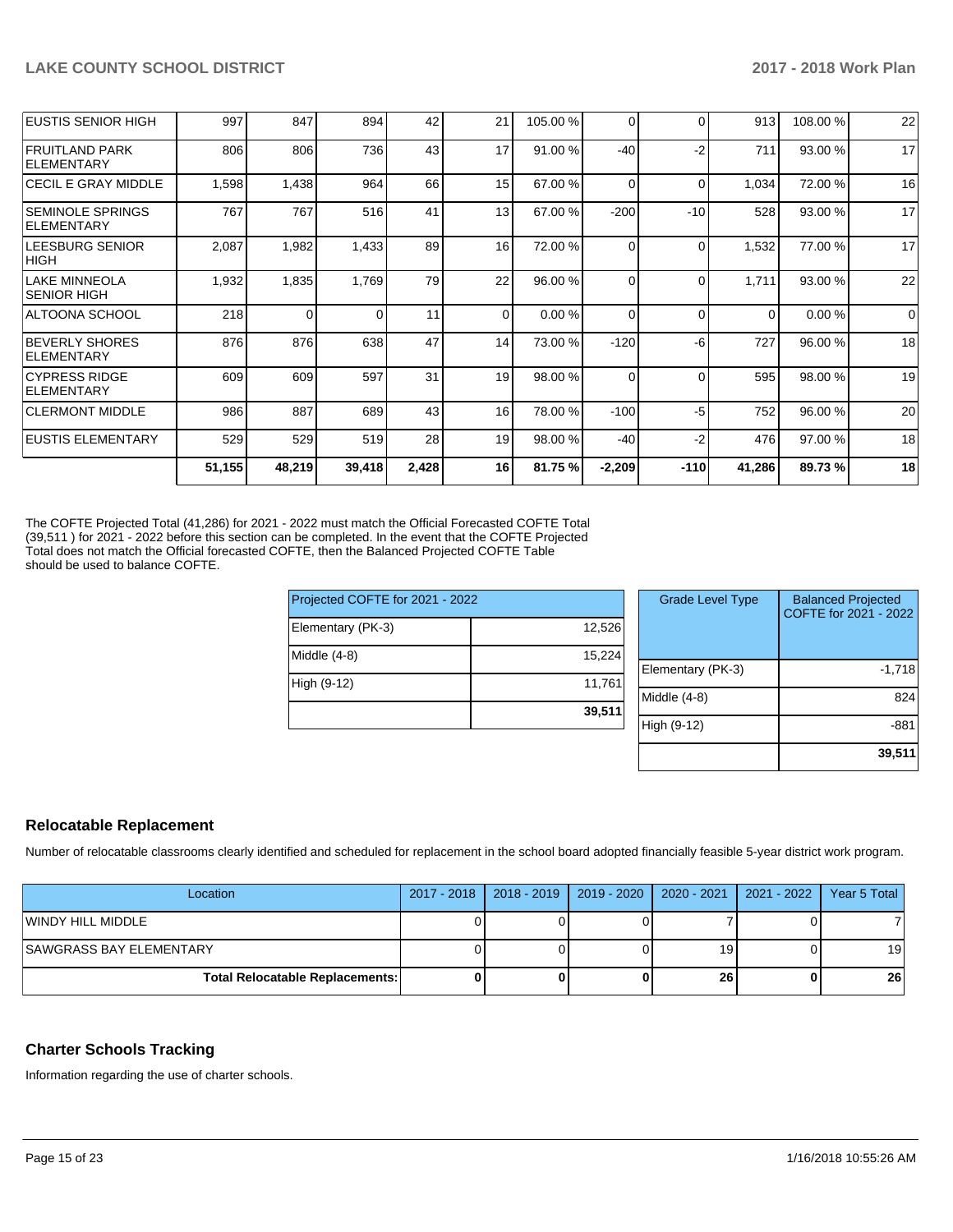| Location-Type                | # Relocatable<br>units or<br>permanent<br>classrooms | Owner           | Year Started or<br>Scheduled | <b>Student</b><br><b>Stations</b> | <b>Students</b><br>Enrolled | Years in<br>Contract | <b>Total Charter</b><br><b>Students</b><br>projected for<br>$2021 - 2022$ |
|------------------------------|------------------------------------------------------|-----------------|------------------------------|-----------------------------------|-----------------------------|----------------------|---------------------------------------------------------------------------|
| Alee Academy 9-12            |                                                      | 15 OTHER        | 1999                         | 300                               | 286                         | 10 <sub>1</sub>      | 280                                                                       |
| Altoona School K-5           |                                                      | 14 SCHOOL BOARD | 2004                         | 384                               | 262                         | 51                   | 263                                                                       |
| South Lake Charter K-8       |                                                      | 53 OTHER        | 2005                         | 1,102                             | 1.037                       |                      | 1,050                                                                     |
| Pinecrest Lakes Academy PK-8 |                                                      | 22 OTHER        | 2017                         | 356                               | 417                         | 5                    | 750                                                                       |
|                              | 104 l                                                |                 |                              | 2,142                             | 2,002                       |                      | 2,343                                                                     |

### **Special Purpose Classrooms Tracking**

The number of classrooms that will be used for certain special purposes in the current year, by facility and type of classroom, that the district will, 1), not use for educational purposes, and 2), the co-teaching classrooms that are not open plan classrooms and will be used for educational purposes.

| School                                              | <b>School Type</b>                   | # of Elementary<br>K-3 Classrooms | # of Middle 4-8<br><b>Classrooms</b> | # of High $9-12$<br><b>Classrooms</b> | # of $ESE$<br><b>Classrooms</b> | # of Combo<br><b>Classrooms</b> | Total<br><b>Classrooms</b> |
|-----------------------------------------------------|--------------------------------------|-----------------------------------|--------------------------------------|---------------------------------------|---------------------------------|---------------------------------|----------------------------|
| <b>EUSTIS HEIGHTS ELEMENTARY</b>                    | Educational                          |                                   |                                      |                                       |                                 |                                 |                            |
| <b>CECIL E GRAY MIDDLE</b>                          | Educational                          | ∩                                 | 3                                    | $\Omega$                              | $\Omega$                        | 0                               | 3                          |
| <b>SEMINOLE SPRINGS</b><br><b>ELEMENTARY</b>        | Educational                          | 3                                 | 2                                    | 0                                     | $\Omega$                        | $\Omega$                        | 5                          |
| LEESBURG SENIOR HIGH                                | Educational                          | $\Omega$                          | 0                                    | 3                                     | 0                               | 0                               | 3                          |
| <b>OAK PARK MIDDLE</b>                              | Educational                          | O                                 |                                      | $\Omega$                              |                                 |                                 |                            |
| <b>GROVELAND ELEMENTARY</b>                         | Educational                          |                                   |                                      | $\Omega$                              |                                 | n                               | 2                          |
| <b>CLERMONT ELEMENTARY</b>                          | Educational                          |                                   | n                                    | $\Omega$                              | U                               | $\Omega$                        |                            |
| ISOUTH LAKE SENIOR HIGH                             | Educational                          | $\Omega$                          | $\Omega$                             |                                       | <sup>n</sup>                    | $\Omega$                        |                            |
| <b>MASCOTTE CHARTER</b><br><b>ELEMENTARY SCHOOL</b> | Educational                          | C                                 | 2                                    | $\Omega$                              | ∩                               | O                               |                            |
| <b>SORRENTO ELEMENTARY</b>                          | Educational                          | 3                                 |                                      | $\Omega$                              |                                 | O                               | 3                          |
|                                                     | <b>Total Educational Classrooms:</b> | 10                                | 12                                   |                                       |                                 | 0                               | 26                         |

| School                          | School Type                          | # of Elementary<br>K-3 Classrooms | # of Middle 4-8<br><b>Classrooms</b> | # of High $9-12$<br><b>Classrooms</b> | # of $ESE$<br><b>Classrooms</b> | # of Combo<br><b>Classrooms</b> | Total<br><b>Classrooms</b> |
|---------------------------------|--------------------------------------|-----------------------------------|--------------------------------------|---------------------------------------|---------------------------------|---------------------------------|----------------------------|
| <b>CYPRESS RIDGE ELEMENTARY</b> | Co-Teaching                          |                                   |                                      |                                       |                                 |                                 |                            |
| <b>TREADWAY ELEMENTARY</b>      | Co-Teaching                          |                                   |                                      |                                       |                                 |                                 | 2                          |
| <b>CLERMONT ELEMENTARY</b>      | Co-Teaching                          |                                   |                                      |                                       |                                 |                                 |                            |
|                                 | <b>Total Co-Teaching Classrooms:</b> |                                   |                                      |                                       |                                 |                                 |                            |

### **Infrastructure Tracking**

**Necessary offsite infrastructure requirements resulting from expansions or new schools. This section should include infrastructure information related to capacity project schedules and other project schedules (Section 4).** 

None expected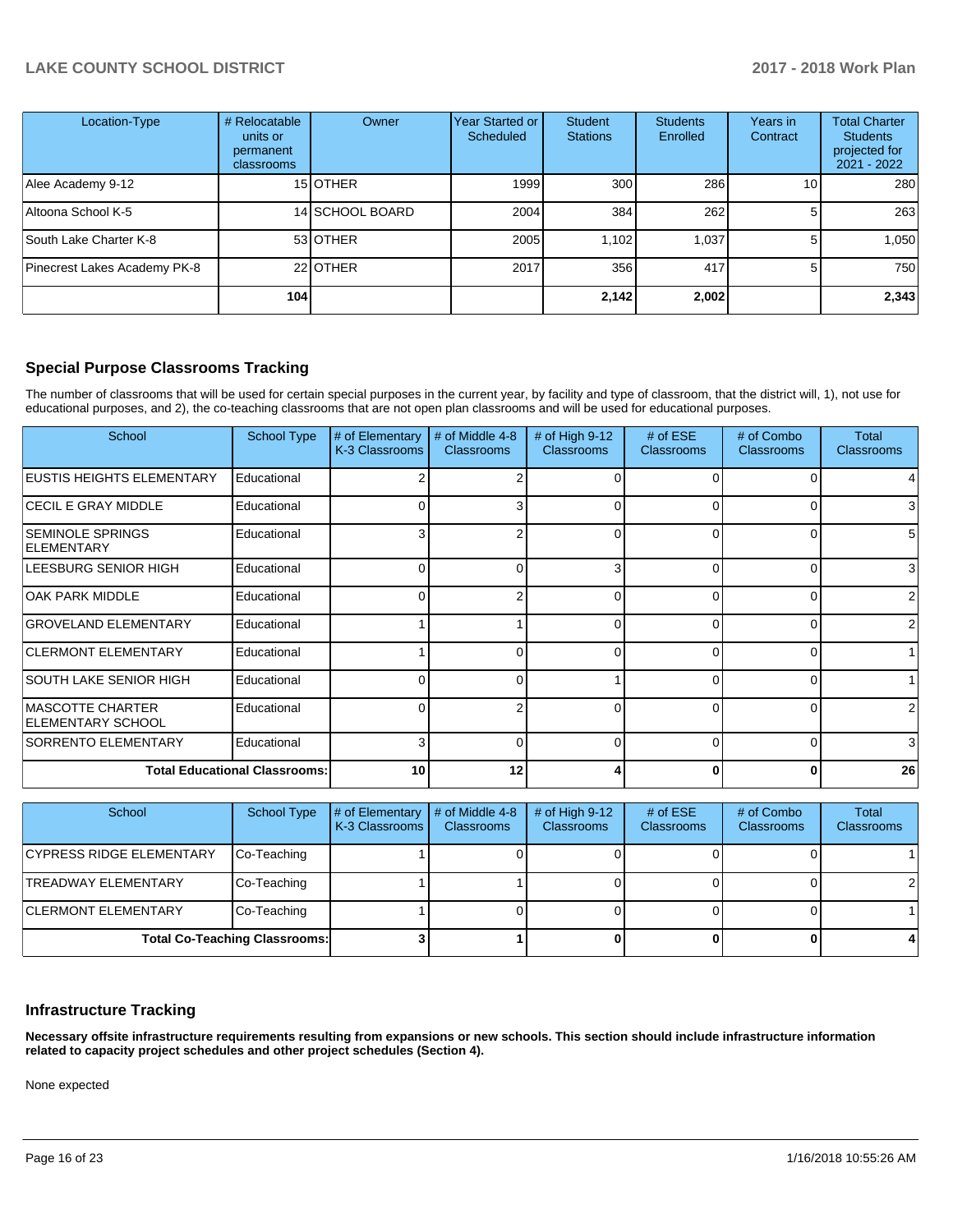**Proposed location of planned facilities, whether those locations are consistent with the comprehensive plans of all affected local governments, and recommendations for infrastructure and other improvements to land adjacent to existing facilities. Provisions of 1013.33(12), (13) and (14) and 1013.36 must be addressed for new facilities planned within the 1st three years of the plan (Section 5).** 

New Four Corners K-8 located at the Cagans Crossing FQD

**Consistent with Comp Plan?** Yes

### **Net New Classrooms**

The number of classrooms, by grade level and type of construction, that were added during the last fiscal year.

| List the net new classrooms added in the 2016 - 2017 fiscal year.                                                                                       |                              |                            |                                                                        | List the net new classrooms to be added in the 2017 - 2018 fiscal<br>year. |                                     |                                   |                                |                        |
|---------------------------------------------------------------------------------------------------------------------------------------------------------|------------------------------|----------------------------|------------------------------------------------------------------------|----------------------------------------------------------------------------|-------------------------------------|-----------------------------------|--------------------------------|------------------------|
| "Classrooms" is defined as capacity carrying classrooms that are added to increase<br>capacity to enable the district to meet the Class Size Amendment. |                              |                            | Totals for fiscal year 2017 - 2018 should match totals in Section 15A. |                                                                            |                                     |                                   |                                |                        |
| Location                                                                                                                                                | $2016 - 2017$ #<br>Permanent | $2016 - 2017$ #<br>Modular | $2016 - 2017$ #<br>Relocatable                                         | $2016 - 2017$<br>Total                                                     | $2017 - 2018$ #<br><b>Permanent</b> | $2017 - 2018$ #<br><b>Modular</b> | $2017 - 2018$ #<br>Relocatable | $2017 - 2018$<br>Total |
| Elementary (PK-3)                                                                                                                                       |                              |                            |                                                                        |                                                                            |                                     |                                   |                                | 0                      |
| Middle (4-8)                                                                                                                                            |                              |                            |                                                                        |                                                                            |                                     |                                   |                                | 0                      |
| High (9-12)                                                                                                                                             |                              |                            |                                                                        |                                                                            |                                     |                                   |                                | $\Omega$               |
|                                                                                                                                                         |                              |                            |                                                                        |                                                                            |                                     |                                   |                                | 0                      |

### **Relocatable Student Stations**

Number of students that will be educated in relocatable units, by school, in the current year, and the projected number of students for each of the years in the workplan.

| <b>Site</b>                            | 2017 - 2018 | $2018 - 2019$ | 2019 - 2020 | $2020 - 2021$ | 2021 - 2022 | 5 Year Average |
|----------------------------------------|-------------|---------------|-------------|---------------|-------------|----------------|
| ISOUTH LAKE SENIOR HIGH                | 325         | 120           | 150         | 200           | 225         | 204            |
| RIMES EARLY LEARNING & LITERACY CENTER | 88          | 20            | 20          | 5             | 0           | 27             |
| <b>TRIANGLE ELEMENTARY</b>             | 54          | 35            | 30          | 25            | 10          | 31             |
| LAKE VOCATIONAL CENTERS                | 198         | $\Omega$      | 0           | $\Omega$      | 0           | 40             |
| <b>TAVARES ELEMENTARY</b>              | 192         | 118           | 115         | 140           | 145         | 142            |
| <b>CARVER MIDDLE</b>                   | C           | $\Omega$      | 0           | $\Omega$      | 0           | $\Omega$       |
| <b>GROVELAND ELEMENTARY</b>            | 166         | 40            | 45          | 50            | 55          | 71             |
| EUSTIS HIGH ANNEX (CURTRIGHT CAMPUS)   | 25          | 20            | 20          | $\Omega$      | 0           | 13             |
| <b>CLERMONT ELEMENTARY</b>             | 202         | 25            | 45          | 45            | 25          | 68             |
| <b>IMOUNT DORA MIDDLE</b>              | ∩           | $\Omega$      | 0           | $\Omega$      | 0           | $\Omega$       |
| MASCOTTE CHARTER ELEMENTARY SCHOOL     | $\Omega$    | $\Omega$      | $\Omega$    | $\Omega$      | $\Omega$    | $\Omega$       |
| LAKE HILLS ESE CENTER                  | 40          | 10            | 12          | 14            | 25          | 20             |
| <b>SAWGRASS BAY ELEMENTARY</b>         | 180         | 120           | 140         | 160           | $\Omega$    | 120            |
| <b>GRASSY LAKE ELEMENTARY</b>          | 126         | 100           | 98          | 95            | 101         | 104            |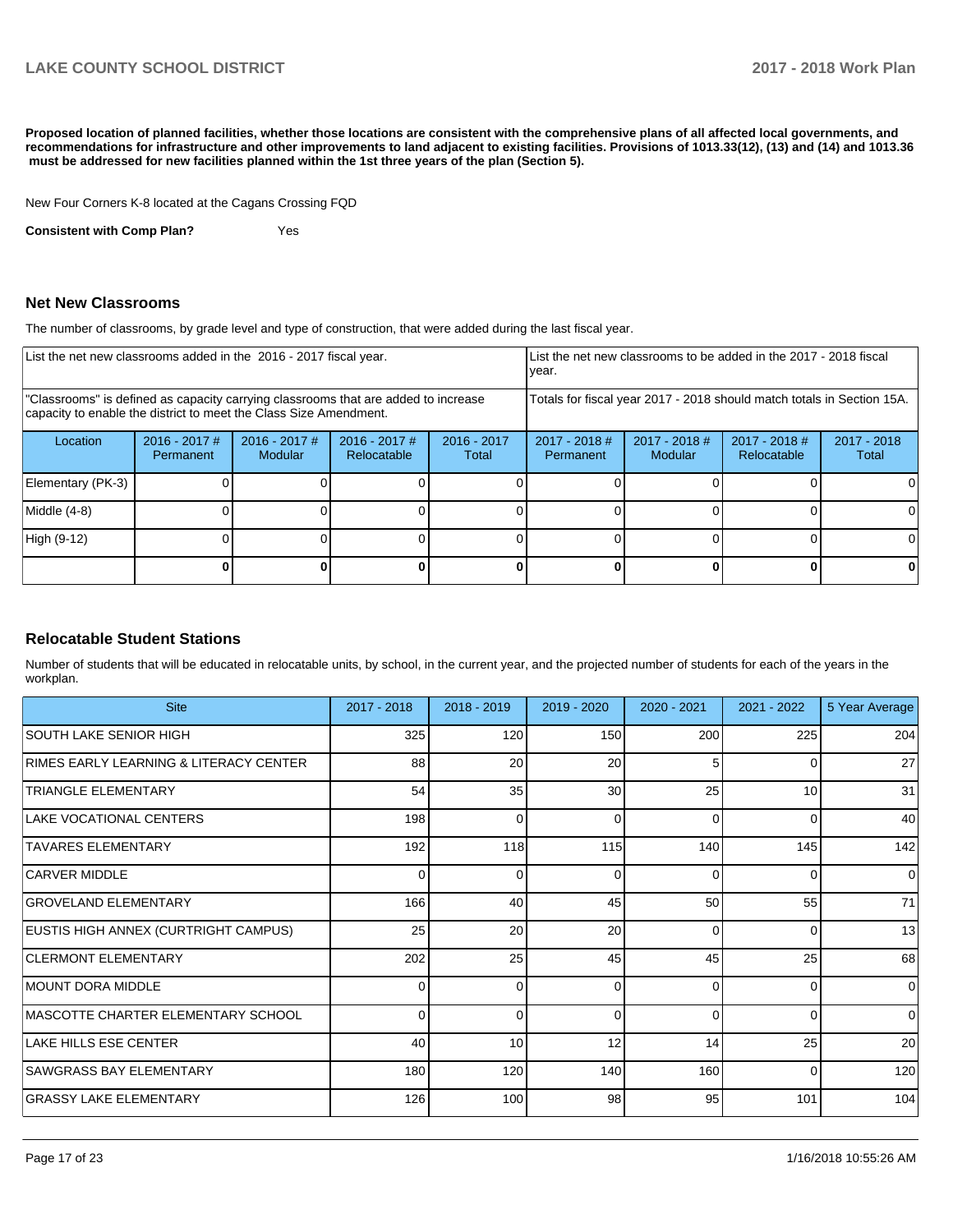| EAST RIDGE MIDDLE SCHOOL           | 0           | 0           | 0              | $\overline{0}$ | $\mathbf 0$    | 0              |
|------------------------------------|-------------|-------------|----------------|----------------|----------------|----------------|
| <b>ROUND LAKE ELEMENTARY</b>       | 368         | 267         | 273            | 275            | 275            | 292            |
| UMATILLA ELEMENTARY                | 54          | 40          | 30             | $\Omega$       | $\Omega$       | 25             |
| <b>EAST RIDGE SENIOR HIGH</b>      | 525         | 289         | 325            | 340            | 345            | 365            |
| LEESBURG ELEMENTARY                | 226         | 111         | 106            | 86             | 66             | 119            |
| PINE RIDGE ELEMENTARY              | 90          | 30          | 36             | 30             | $\Omega$       | 37             |
| <b>UMATILLA SENIOR HIGH</b>        | 50          | 25          | 25             | 30             | 40             | 34             |
| TREADWAY ELEMENTARY                | 332         | 238         | 252            | 240            | 240            | 260            |
| OAK PARK MIDDLE                    | 186         | 50          | 20             | 10             | 10             | 55             |
| MINNEOLA ELEMENTARY                | $\Omega$    | $\Omega$    | $\Omega$       | $\Omega$       | $\Omega$       | $\overline{0}$ |
| LOST LAKE ELEMENTARY               | 211         | 130         | 132            | 120            | 100            | 139            |
| WINDY HILL MIDDLE                  | 506         | 388         | 438            | 440            | $\Omega$       | 354            |
| LEESBURG SENIOR HIGH               | $\Omega$    | 0           | $\Omega$       | $\Omega$       | $\Omega$       | $\overline{0}$ |
| MT DORA SENIOR HIGH                | $\Omega$    | $\mathbf 0$ | $\mathbf 0$    | $\Omega$       | $\Omega$       | $\overline{0}$ |
| <b>TAVARES SENIOR HIGH</b>         | $\Omega$    | $\Omega$    | $\Omega$       | $\Omega$       | $\Omega$       | $\overline{0}$ |
| <b>TAVARES MIDDLE</b>              | 44          | 44          | 44             | 40             | $\Omega$       | 34             |
| <b>UMATILLA CENTER</b>             | $\Omega$    | $\mathbf 0$ | 0              | $\Omega$       | $\Omega$       | $\overline{0}$ |
| <b>EUSTIS SENIOR HIGH</b>          | $\Omega$    | $\mathbf 0$ | $\Omega$       | $\Omega$       | $\Omega$       | $\overline{0}$ |
| <b>FRUITLAND PARK ELEMENTARY</b>   | 154         | 49          | 35             | 45             | 48             | 66             |
| CECIL E GRAY MIDDLE                | $\Omega$    | $\mathbf 0$ | $\Omega$       | $\Omega$       | $\Omega$       | $\overline{0}$ |
| <b>SEMINOLE SPRINGS ELEMENTARY</b> | 206         | 18          | 18             | 5              | $\Omega$       | 49             |
| ALTOONA SCHOOL                     | 164         | 164         | 164            | 164            | 164            | 164            |
| <b>MASCOTTE CENTER</b>             | 142         | 0           | $\Omega$       | $\Omega$       | $\Omega$       | 28             |
| <b>SORRENTO ELEMENTARY</b>         | $\Omega$    | $\mathbf 0$ | 0              | $\Omega$       | $\Omega$       | $\overline{0}$ |
| LAKE MINNEOLA SENIOR HIGH          | 0           | 0           | $\Omega$       | 0              | $\Omega$       | $\overline{0}$ |
| <b>BEVERLY SHORES ELEMENTARY</b>   | 235         | 154         | 125            | 125            | 115            | 151            |
| <b>CYPRESS RIDGE ELEMENTARY</b>    | 351         | 306         | 306            | 306            | 306            | 315            |
| <b>CLERMONT MIDDLE</b>             | 176         | 40          | 50             | 50             | 40             | 71             |
| <b>EUSTIS ELEMENTARY</b>           | 54          | 25          | 25             | 25             | 25             | 31             |
| EUSTIS HEIGHTS ELEMENTARY          | $\mathbf 0$ | $\mathbf 0$ | $\overline{0}$ | $\overline{0}$ | $\mathbf 0$    | 0              |
| <b>EUSTIS MIDDLE</b>               | 154         | 40          | 40             | 40             | $\Omega$       | 55             |
| VILLAGES ELEMENTARY                | 164         | 162         | 160            | 162            | 164            | 162            |
| ASTATULA ELEMENTARY                | 90          | 25          | 18             | $\overline{0}$ | $\overline{0}$ | $27\,$         |
| <b>UMATILLA MIDDLE</b>             | 66          | $\mathbf 0$ | $\overline{0}$ | $\Omega$       | $\mathbf 0$    | 13             |
| SPRING CREEK ELEMENTARY            | 18          | 18          | 18             | 18             | 18             | 18             |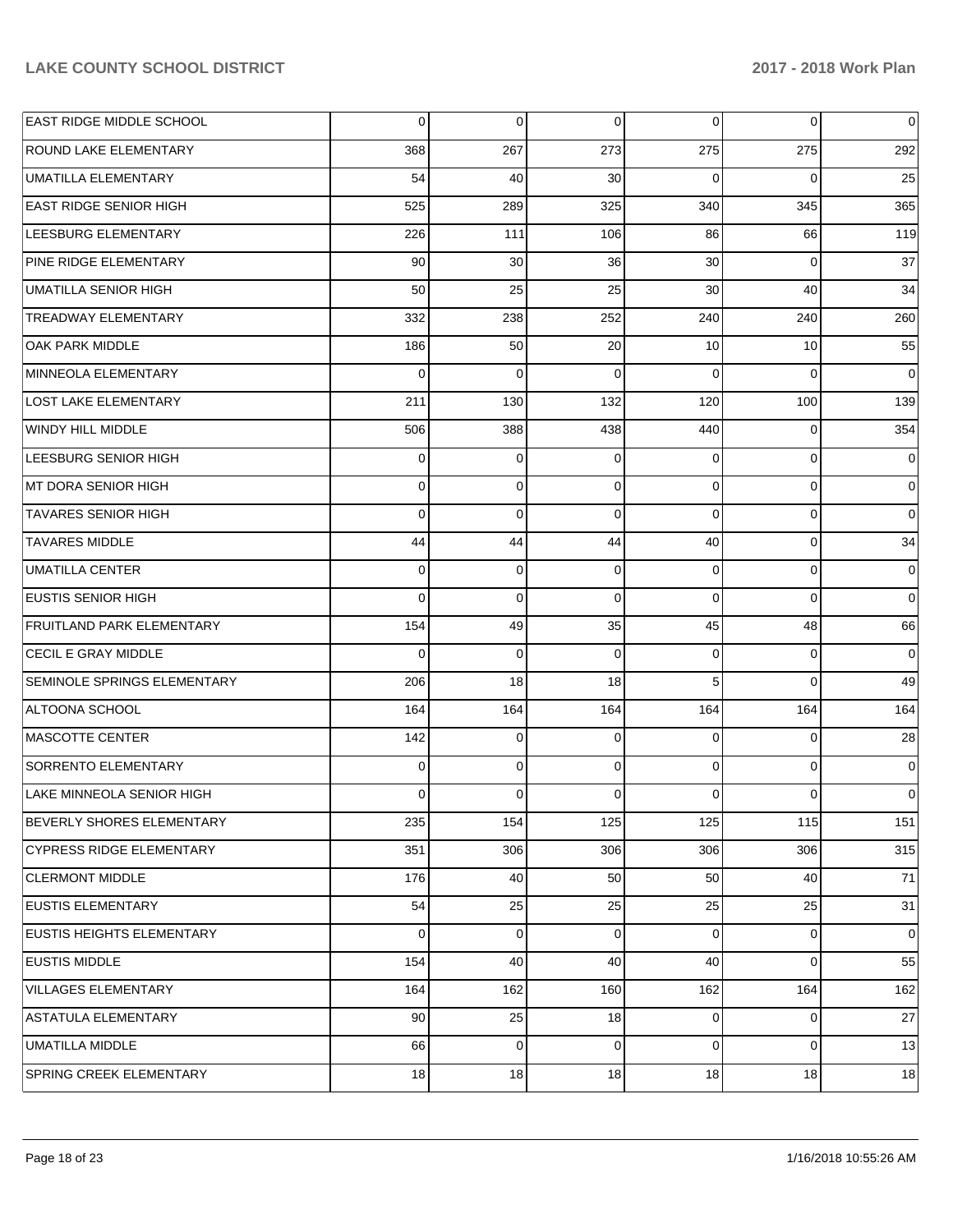| Totals for LAKE COUNTY SCHOOL DISTRICT            |        |        |        |        |        |        |
|---------------------------------------------------|--------|--------|--------|--------|--------|--------|
| Total students in relocatables by year.           | 6,162  | 3.221  | 3,315  | 3,285  | 2,542  | 3,705  |
| Total number of COFTE students projected by year. | 39.454 | 39.444 | 39.359 | 39.402 | 39.511 | 39.434 |
| Percent in relocatables by year.                  | 16 %   | 8%     | 8%     | 8%     | 6 % l  | 9%     |

# **Leased Facilities Tracking**

Exising leased facilities and plans for the acquisition of leased facilities, including the number of classrooms and student stations, as reported in the educational plant survey, that are planned in that location at the end of the five year workplan.

| Location                               | # of Leased<br>Classrooms 2017 -<br>2018 | <b>FISH Student</b><br><b>Stations</b> | Owner                     | # of Leased<br>Classrooms 2021 -<br>2022 | <b>FISH Student</b><br><b>Stations</b> |
|----------------------------------------|------------------------------------------|----------------------------------------|---------------------------|------------------------------------------|----------------------------------------|
| LAKE VOCATIONAL CENTERS                | $\overline{7}$                           |                                        | 175 William Scottsman     | $\mathbf 0$                              | 0                                      |
| <b>GROVELAND ELEMENTARY</b>            | 5                                        |                                        | 94 William Scottsman      | $\mathbf 0$                              | $\Omega$                               |
| <b>ROUND LAKE ELEMENTARY</b>           | 11                                       |                                        | 230 William Scottsman     | 8                                        | 164                                    |
| <b>FRUITLAND PARK ELEMENTARY</b>       | $\overline{7}$                           |                                        | 118 Williams<br>Scottsman | 5                                        | $\overline{78}$                        |
| <b>LOST LAKE ELEMENTARY</b>            | 1                                        |                                        | 18 William Scottsman      | $\mathbf 0$                              | 0                                      |
| OAK PARK MIDDLE                        | $\mathbf{1}$                             |                                        | 22 William Scottsman      | $\mathbf 0$                              | $\Omega$                               |
| UMATILLA ELEMENTARY                    | 3                                        |                                        | 54 William Scottsman      | $\mathbf 0$                              | $\Omega$                               |
| ALTOONA SCHOOL                         | 1                                        |                                        | 18 William Scottsman      | $\mathbf{1}$                             | 18                                     |
| <b>EUSTIS ELEMENTARY</b>               | 1                                        | 18                                     |                           | $\mathbf 0$                              | $\Omega$                               |
| <b>EUSTIS HEIGHTS ELEMENTARY</b>       | 0                                        | 0                                      |                           | $\mathbf 0$                              | $\Omega$                               |
| <b>SEMINOLE SPRINGS ELEMENTARY</b>     | 0                                        | $\Omega$                               |                           | $\mathbf 0$                              | 0                                      |
| LEESBURG SENIOR HIGH                   | 0                                        | $\mathbf{0}$                           |                           | $\mathbf 0$                              | $\Omega$                               |
| IMT DORA SENIOR HIGH                   | 0                                        | $\Omega$                               |                           | $\mathbf 0$                              | 0                                      |
| <b>TAVARES SENIOR HIGH</b>             | $\Omega$                                 | $\mathbf{0}$                           |                           | $\Omega$                                 | $\Omega$                               |
| <b>TAVARES MIDDLE</b>                  | $\overline{0}$                           | $\Omega$                               |                           | $\mathbf 0$                              | 0                                      |
| <b>UMATILLA CENTER</b>                 | 0                                        | $\Omega$                               |                           | $\mathbf 0$                              | $\Omega$                               |
| <b>UMATILLA SENIOR HIGH</b>            | 0                                        | $\Omega$                               |                           | $\mathbf 0$                              | <sup>0</sup>                           |
| <b>TREADWAY ELEMENTARY</b>             | $\mathsf{O}\xspace$                      | 0                                      |                           | $\pmb{0}$                                | $\Omega$                               |
| MINNEOLA ELEMENTARY                    | 0                                        | $\Omega$                               |                           | $\mathbf 0$                              | <sup>0</sup>                           |
| EUSTIS HIGH ANNEX (CURTRIGHT CAMPUS)   | 0                                        | $\mathbf 0$                            |                           | $\mathbf 0$                              | $\Omega$                               |
| MOUNT DORA MIDDLE                      | 0                                        | 0                                      |                           | $\mathbf 0$                              | $\Omega$                               |
| RIMES EARLY LEARNING & LITERACY CENTER | 0                                        | 0                                      |                           | $\mathbf 0$                              | $\Omega$                               |
| <b>TRIANGLE ELEMENTARY</b>             | 0                                        | $\Omega$                               |                           | $\mathbf 0$                              | $\Omega$                               |
| <b>UMATILLA MIDDLE</b>                 | 1                                        | 22                                     | Williams Scotsman         | $\mathbf 0$                              | $\Omega$                               |
| <b>SPRING CREEK ELEMENTARY</b>         | 0                                        | $\Omega$                               |                           | 0                                        | 0                                      |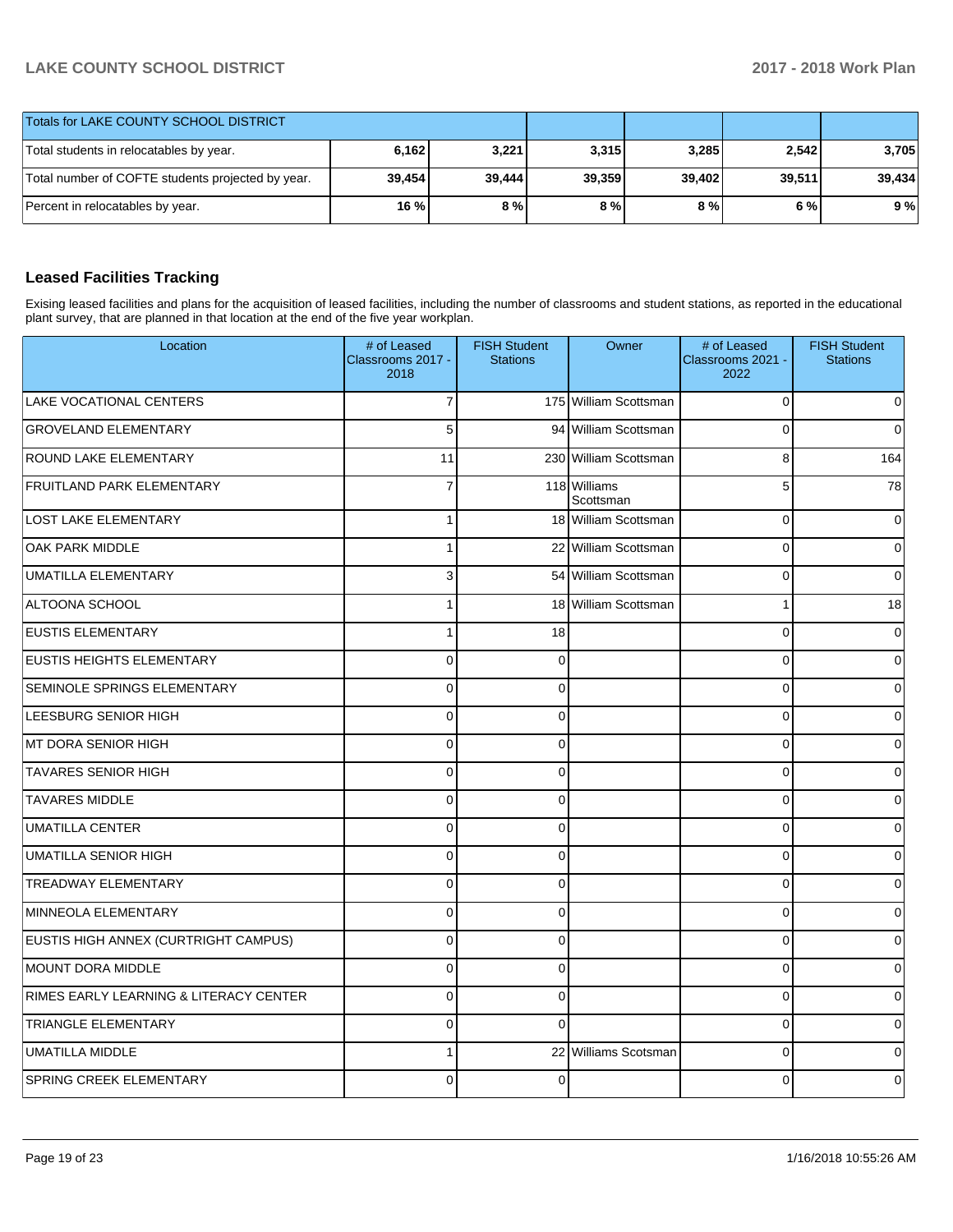| <b>SOUTH LAKE SENIOR HIGH</b>      | $\overline{0}$ | 0        |                           | 0        | 0              |
|------------------------------------|----------------|----------|---------------------------|----------|----------------|
| <b>EUSTIS MIDDLE</b>               | $\Omega$       | $\Omega$ |                           | 0        | $\Omega$       |
| <b>VILLAGES ELEMENTARY</b>         | 8              |          | 164 Williams<br>Scottsman | 8        | 164            |
| <b>PINE RIDGE ELEMENTARY</b>       | $\mathbf{1}$   |          | 18 Mobile Modular         | $\Omega$ | $\Omega$       |
| LAKE HILLS ESE CENTER              | 4              |          | 40 Mobile Modular         | 4        | 40             |
| <b>GRASSY LAKE ELEMENTARY</b>      | $\overline{2}$ |          | 36 Mobile Modular         | 2        | 36             |
| <b>EAST RIDGE MIDDLE SCHOOL</b>    | $\Omega$       | C        |                           | C        | $\overline{0}$ |
| <b>MASCOTTE CENTER</b>             | 0              | $\Omega$ |                           | C        | $\Omega$       |
| SORRENTO ELEMENTARY                | 0              | $\Omega$ |                           | C        | $\Omega$       |
| LAKE MINNEOLA SENIOR HIGH          | 0              | $\Omega$ |                           | C        | $\Omega$       |
| MASCOTTE CHARTER ELEMENTARY SCHOOL | $\overline{0}$ | $\Omega$ |                           | 0        | $\overline{0}$ |
| <b>WINDY HILL MIDDLE</b>           | $\Omega$       | $\Omega$ |                           | $\Omega$ | $\overline{0}$ |
| <b>SAWGRASS BAY ELEMENTARY</b>     | 22             |          | 396 Mobile Modular        | $\Omega$ | $\Omega$       |
| BEVERLY SHORES ELEMENTARY          | $\mathbf 0$    | $\Omega$ |                           | $\Omega$ | $\Omega$       |
| CECIL E GRAY MIDDLE                | $\Omega$       | $\Omega$ |                           | $\Omega$ | $\Omega$       |
| <b>CARVER MIDDLE</b>               | $\mathbf 0$    | $\Omega$ |                           | 0        | 0              |
| <b>CYPRESS RIDGE ELEMENTARY</b>    | $\Omega$       | $\Omega$ |                           | 0        | 0              |
| <b>CLERMONT MIDDLE</b>             | $\Omega$       | $\Omega$ |                           | 0        | 0              |
| <b>EUSTIS SENIOR HIGH</b>          | $\Omega$       | $\Omega$ |                           | 0        | $\overline{0}$ |
| <b>CLERMONT ELEMENTARY</b>         | $\Omega$       | $\Omega$ |                           | $\Omega$ | $\overline{0}$ |
| <b>TAVARES ELEMENTARY</b>          | $\overline{2}$ |          | 36 Mobile Modular         | $\Omega$ | $\overline{0}$ |
| <b>ASTATULA ELEMENTARY</b>         | $\Omega$       | $\Omega$ |                           | $\Omega$ | $\overline{0}$ |
| <b>EAST RIDGE SENIOR HIGH</b>      | $\Omega$       | $\Omega$ |                           | $\Omega$ | $\Omega$       |
| LEESBURG ELEMENTARY                | 4              |          | 72 Mobile Modular         | $\Omega$ | $\Omega$       |
|                                    | 81             | 1,531    |                           | 28       | 500            |

## **Failed Standard Relocatable Tracking**

Relocatable units currently reported by school, from FISH, and the number of relocatable units identified as 'Failed Standards'.

Nothing reported for this section.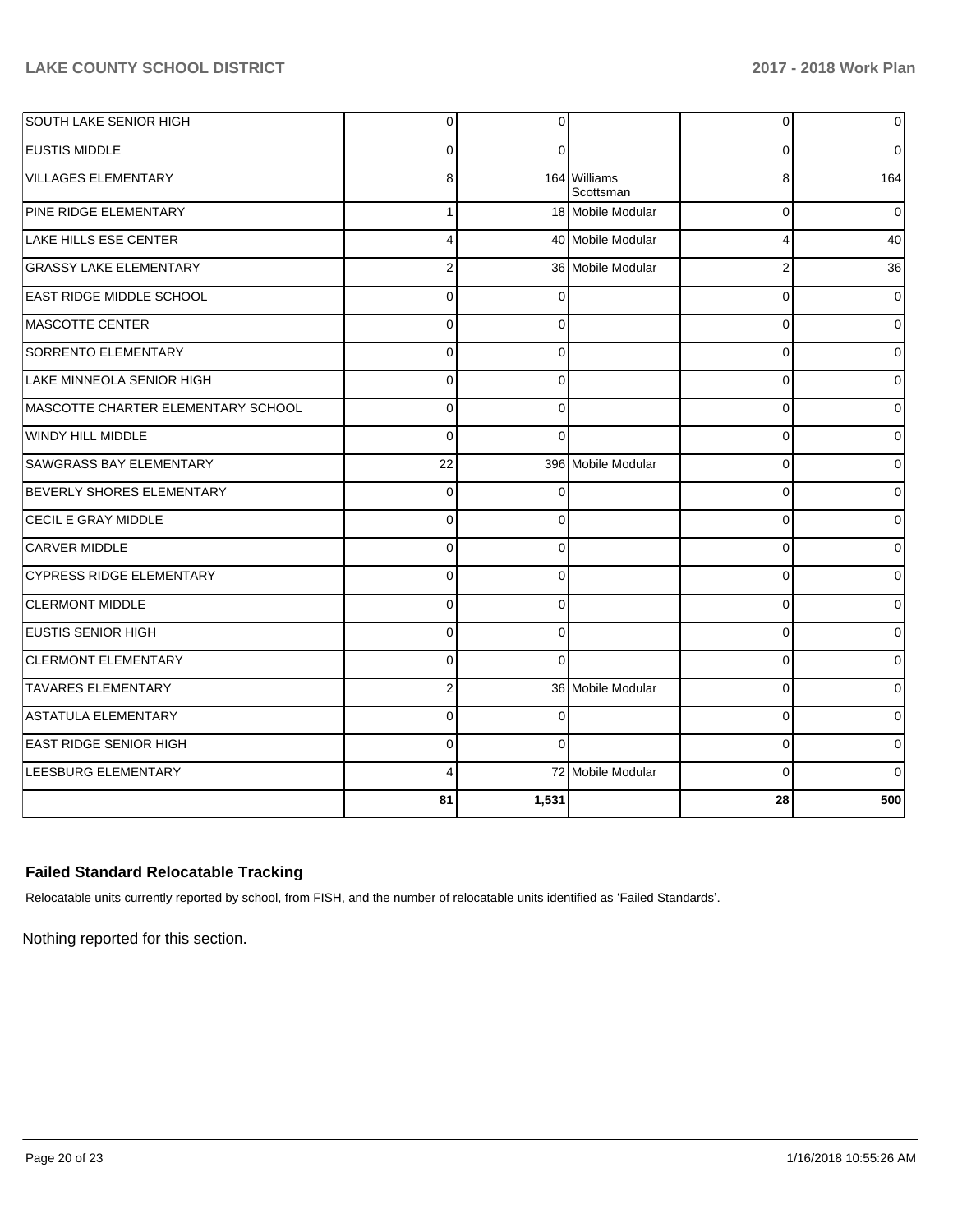# **Planning**

### **Class Size Reduction Planning**

**Plans approved by the school board that reduce the need for permanent student stations such as acceptable school capacity levels, redistricting, busing, year-round schools, charter schools, magnet schools, public-private partnerships, multitrack scheduling, grade level organization, block scheduling, or other alternatives.**

Lake County Schools has formed a District-based virtual school, the Lake County Virtual School, and encourages enrollment by students when appropriate.

In addition, the District is leasing property to a charter school (Altoona Charter) to reduce need for student stations, and works cooperatively with the Four Corners Charter in Polk County to provide capacity for students near the county border, providing relief to Sawgrass Bay Elementary School.

Also, a program for high school students, Alternative Discipline at East Ridge High School, allows for students to take classes after the traditional school day and complete their high school diploma.

The District also encourages Community College dual-enrollment for students when appropriate. A Health Sciences Magnet program conducted in conjunction with Lake-Sumter State College allows qualifying high school juniors and seniors to enroll full-time in a Health Sciences program at the College, earning their Associates Degree at the same time as their high school diploma. In 2017-18, approximately 60 students from 3 high schools took advantage of this opportunity.

Cypress Ridge Elementary School is a magnet, choice school focused on STEM education that encourages the use of an older facility. Clermont Elementary and Eustis Heights Elementary are also two older facilities that are partially filled through a choice-based gifted program.

In 2014-15, the District redistricted students from Lake Minneola High School, which is in a high-growth zone, to South Lake High School in order to better utilize existing capacity. Students zoned for and enrolled in Lake Minneola High in 2014-15 were allowed to remain until graduation, so that redistricting will take several years to fully relieve over-crowding at Lake Minneola High.

### **School Closure Planning**

**Plans for the closure of any school, including plans for disposition of the facility or usage of facility space, and anticipated revenues.** 

The District does not anticipate any school closures.

# **Long Range Planning**

### **Ten-Year Maintenance**

District projects and locations regarding the projected need for major renovation, repair, and maintenance projects within the district in years 6-10 beyond the projects plans detailed in the five years covered by the work plan.

Nothing reported for this section.

### **Ten-Year Capacity**

Schedule of capital outlay projects projected to ensure the availability of satisfactory student stations for the projected student enrollment in K-12 programs for the future 5 years beyond the 5-year district facilities work program.

Nothing reported for this section.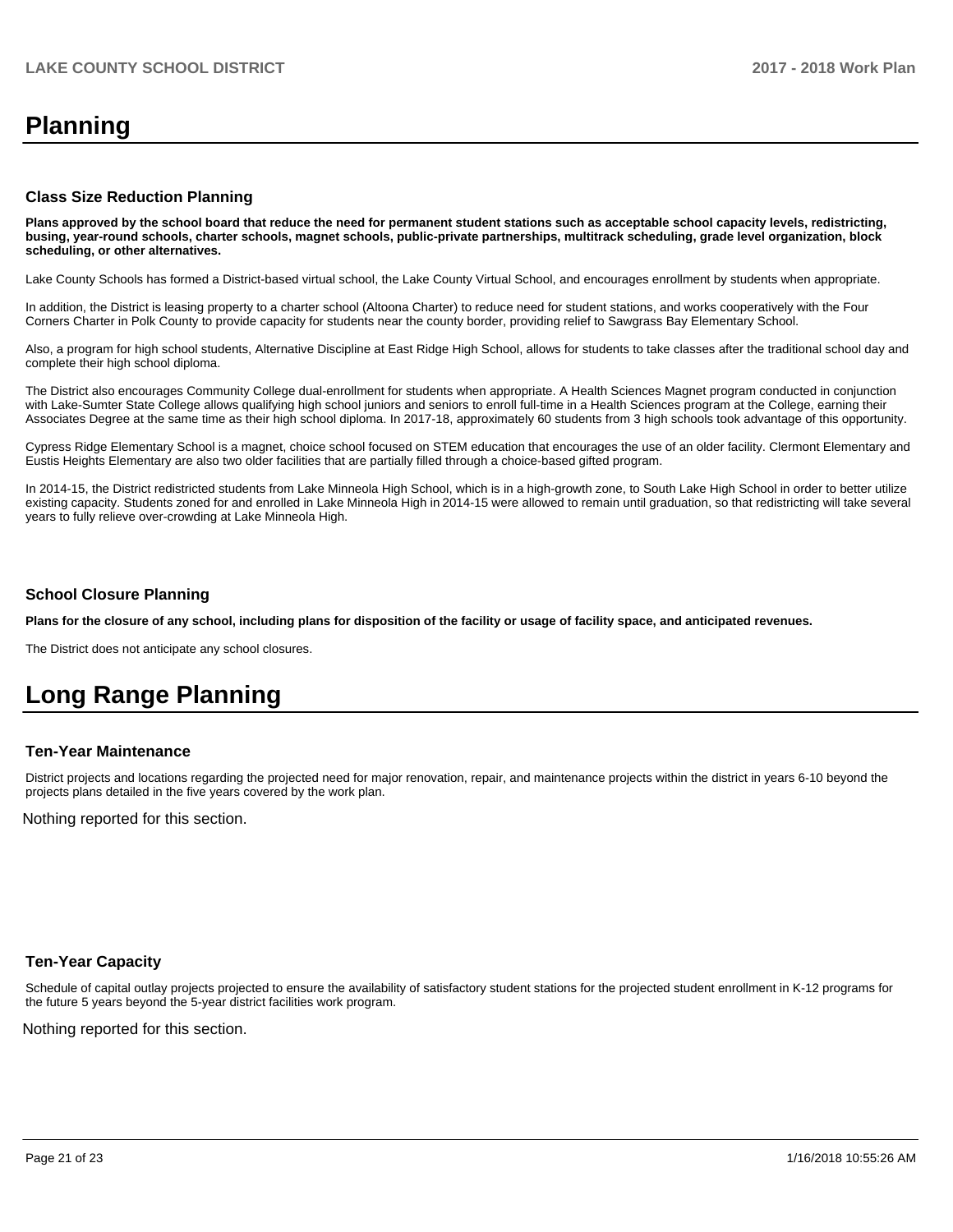### **Ten-Year Planned Utilization**

Schedule of planned capital outlay projects identifying the standard grade groupings, capacities, and planned utilization rates of future educational facilities of the district for both permanent and relocatable facilities.

| <b>Grade Level Projections</b>   | <b>FISH</b><br><b>Student</b><br><b>Stations</b> | Actual 2016 -<br><b>2017 FISH</b><br>Capacity | Actual<br>$2016 -$<br>2017<br><b>COFTE</b> | Actual 2016 - 2017<br><b>Utilization</b> | Actual 2017 - 2018 / 2026 - 2027 new<br>Student Capacity to be added/removed | Projected 2026<br>2027 COFTE | Projected 2026 -<br>2027 Utilization |
|----------------------------------|--------------------------------------------------|-----------------------------------------------|--------------------------------------------|------------------------------------------|------------------------------------------------------------------------------|------------------------------|--------------------------------------|
| Elementary - District<br> Totals | 21,425                                           | 21,425                                        | 18,298.82                                  | 85.41 %                                  |                                                                              |                              | 0.00 %                               |
| Middle - District Totals         | 13.644                                           | 12,274                                        | 9,736.00                                   | 79.32 %                                  |                                                                              |                              | 0.00%                                |
| High - District Totals           | 13.939                                           | 12.975                                        | 11.171.34                                  | 86.10 %                                  |                                                                              |                              | 0.00 %                               |
| Other - ESE, etc                 | 2.165                                            | 1.545                                         | 212.18                                     | 13.72 %                                  |                                                                              |                              | 0.00 %                               |
|                                  | 51,173                                           | 48,219                                        | 39,418.34                                  | 81.75 %                                  |                                                                              |                              | 0.00%                                |

**Combination schools are included with the middle schools for student stations, capacity, COFTE and utilization purposes because these facilities all have a 90% utilization factor. Use this space to explain or define the grade groupings for combination schools.** 

No comments to report.

## **Ten-Year Infrastructure Planning**

Nothing reported for this section.

### **Twenty-Year Maintenance**

District projects and locations regarding the projected need for major renovation, repair, and maintenance projects within the district in years 11-20 beyond the projects plans detailed in the five years covered by the work plan.

Nothing reported for this section.

### **Twenty-Year Capacity**